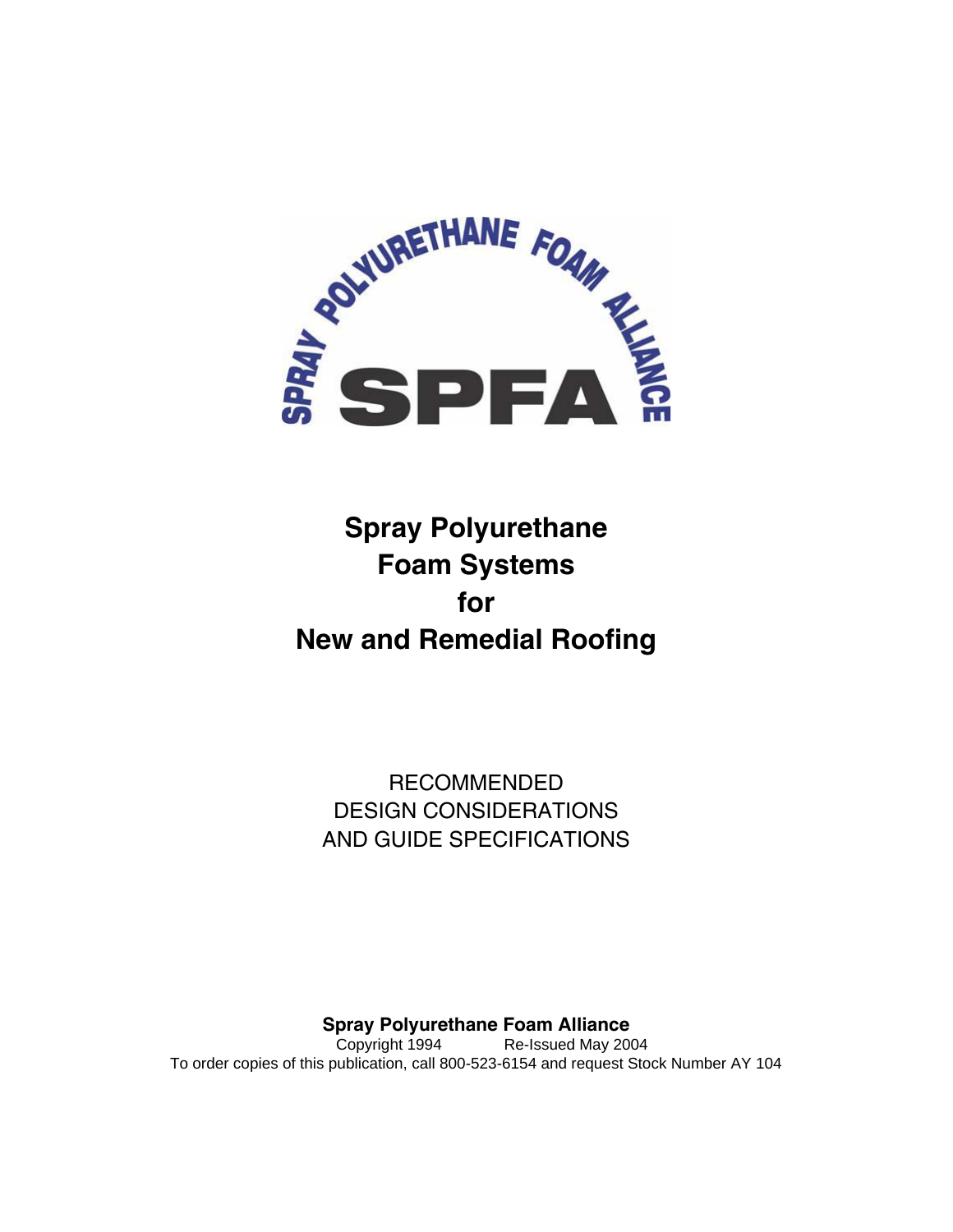#### **MISSION STATEMENT**

The mission of the Technical Committee is to provide a wide range of technical service to the Spray Polyurethane Foam industry such as, but not limited to:

- 1. Review existing documents and serve as a clearing house to ensure the "Continuity of Value" of technical information published by SPFA and others concerning the products and services to our industry;
- 2. Review, research, develop and issue documents concerning new products, systems and services AND
- 3. To identify, explore, develop and communicate an understanding of technical issues facing our industry.

#### **TECHNICAL COMMITTEE MEMBERS**

Roger Morrison, Chairman Brad Beauchamp Brad Beauchamp North Carolina Foam Industries Stepan Co. Jim Calkins John Courier Dow Chemical Equipment &Coatings Technology John Hatfield John Ewell Penta Engineering Group, Inc. Dallas/Ft Worth Urethane, Inc. Tim Leonard Jack Moore ERSystems West Roofing Systems, Inc. Mary Bogdan Bruce Schenke Honeywell BASF Larry Smiley **Robert Smith** Robert Smith Poly-Tek KoSa Dennis Vandewater John Stahl Sadler Coating Systems **Preferred Solutions**, Inc.

Laverne Dalgleish **CUFCA** 

*AD HOC MEMBERS* 

This brochure was developed to aid specifiers in choosing spray-applied polyurethane foam systems. The information provided herein, based on current customs and practices of the trade, is offered in good faith and believed to be true, but is made WITHOUT WARRANTY, EITHER EXPRESS OR IMPLIED, AS TO FITNESS, MERCHANTABILITY, OR ANY OTHER MATTER. SPFA DISCLAIMS ALL LIABILITY FOR ANY LOSS OR DAMAGE ARISING OUT OF ITS USE. Individual manufacturers and contractors should be consulted for specific information. Nominal values which may be provided herein are believed to be representative, but are not to be used as specifications nor assumed to be identical to finished products. SPFA does not endorse the proprietary products or processes of any individual manufacturer, or the services of any individual contractor.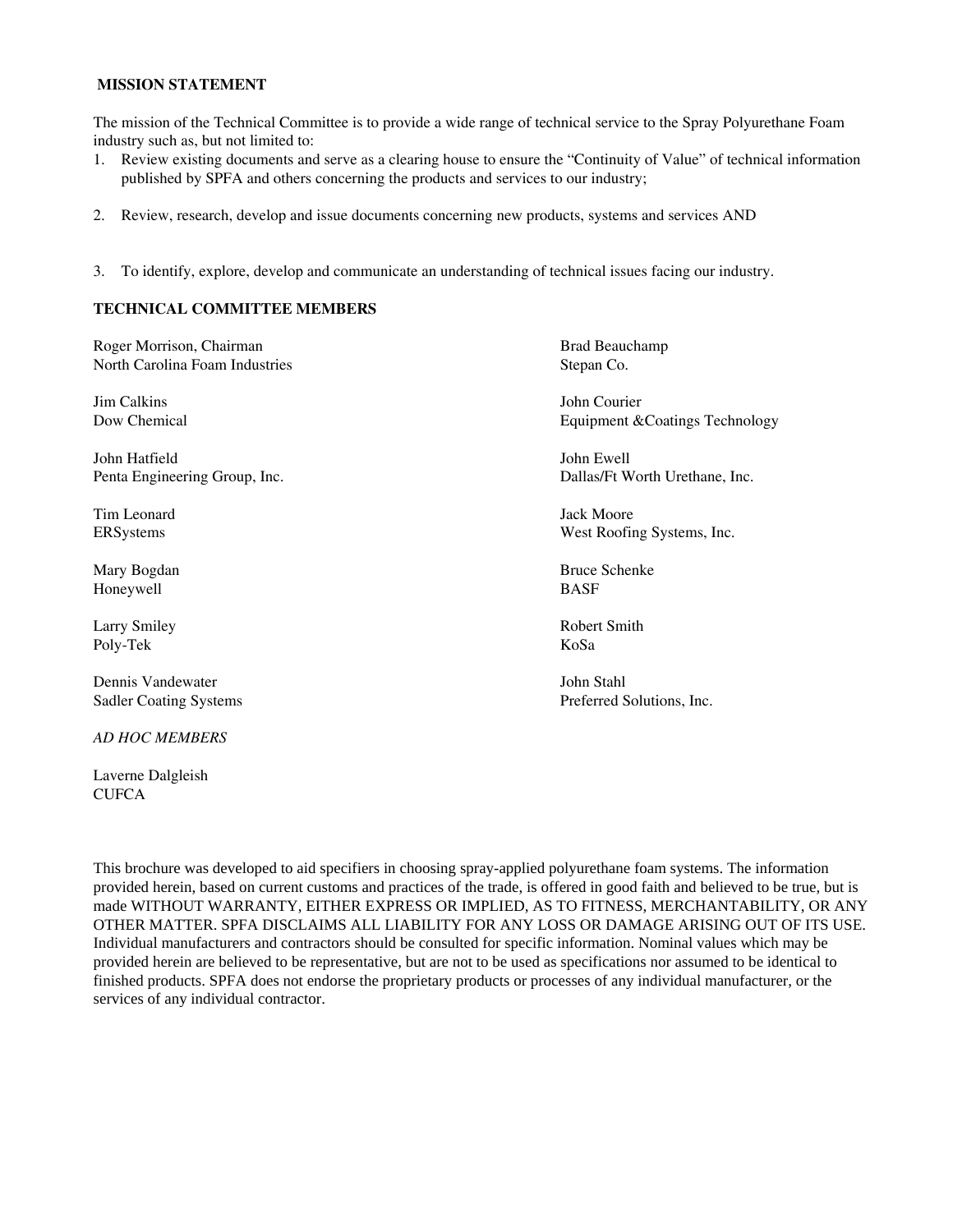## **Table of Contents**

(Page numbers refer to document in Master File and not to this word processing file.)

#### **Design Considerations**

#### Recommended Guide Specification for New and Remedial Roofing

#### Part 1 - General

| 1.02 |  |
|------|--|
| 1.03 |  |
| 1.04 |  |
| 1.05 |  |
| 1.06 |  |
| 1.07 |  |
| 1.08 |  |
| 1.09 |  |
|      |  |

#### Part 2 - Products

#### Part 3 - Execution

| 3.02 |  |
|------|--|
| 3.03 |  |
| 3.04 |  |
| 3.05 |  |
| 3.06 |  |
| 3.07 |  |

#### **Illustrations**

| Detail 1  |  |
|-----------|--|
| Detail 2  |  |
| Detail 3  |  |
| Detail 4  |  |
| Detail 5  |  |
| Detail 6  |  |
| Detail 7  |  |
| Detail 8  |  |
| Detail 9  |  |
| Detail 10 |  |
| Detail 11 |  |
| Detail 12 |  |
| Detail 13 |  |
| Detail 14 |  |
| Detail 15 |  |
| Detail 16 |  |
| Detail 17 |  |
| Detail 18 |  |
|           |  |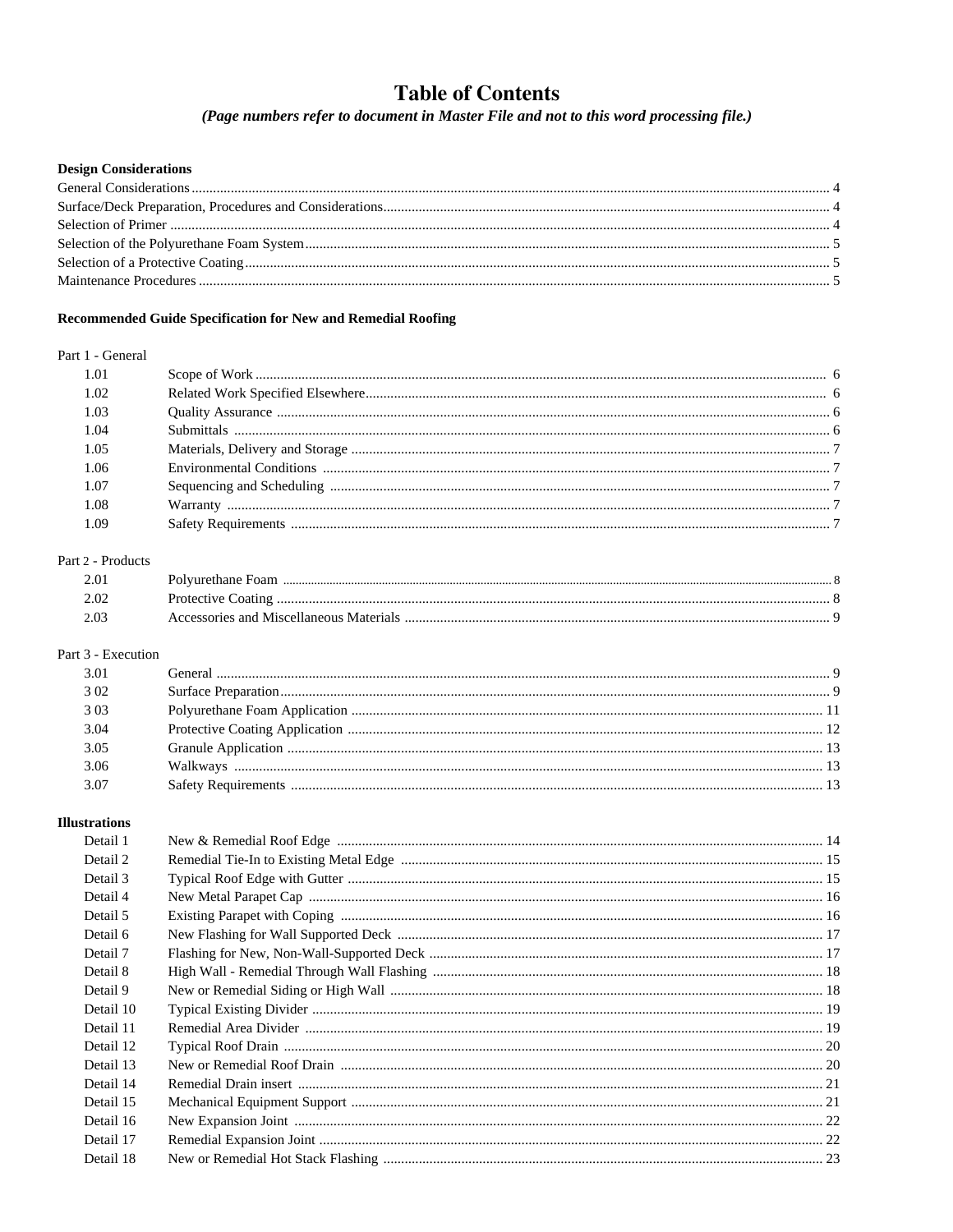| Detail 19 |                                                                                |  |
|-----------|--------------------------------------------------------------------------------|--|
| Detail 20 |                                                                                |  |
| Detail 21 |                                                                                |  |
| Detail 22 |                                                                                |  |
| Detail 23 |                                                                                |  |
| Detail 24 | Raised Curb Detail for Rooftop Air Handling Units, Skylight, Hatch, Smoke Vent |  |
|           |                                                                                |  |
| Detail 25 | Raised Curb Detail for Rooftop Air Handling Units, Skylight, Hatch, Smoke Vent |  |
|           |                                                                                |  |
| Detail 26 |                                                                                |  |

| Photo 1 |  |  |
|---------|--|--|
| Photo 2 |  |  |
| Photo 3 |  |  |
| Photo 4 |  |  |
| Photo 5 |  |  |
| Photo 6 |  |  |
|         |  |  |
|         |  |  |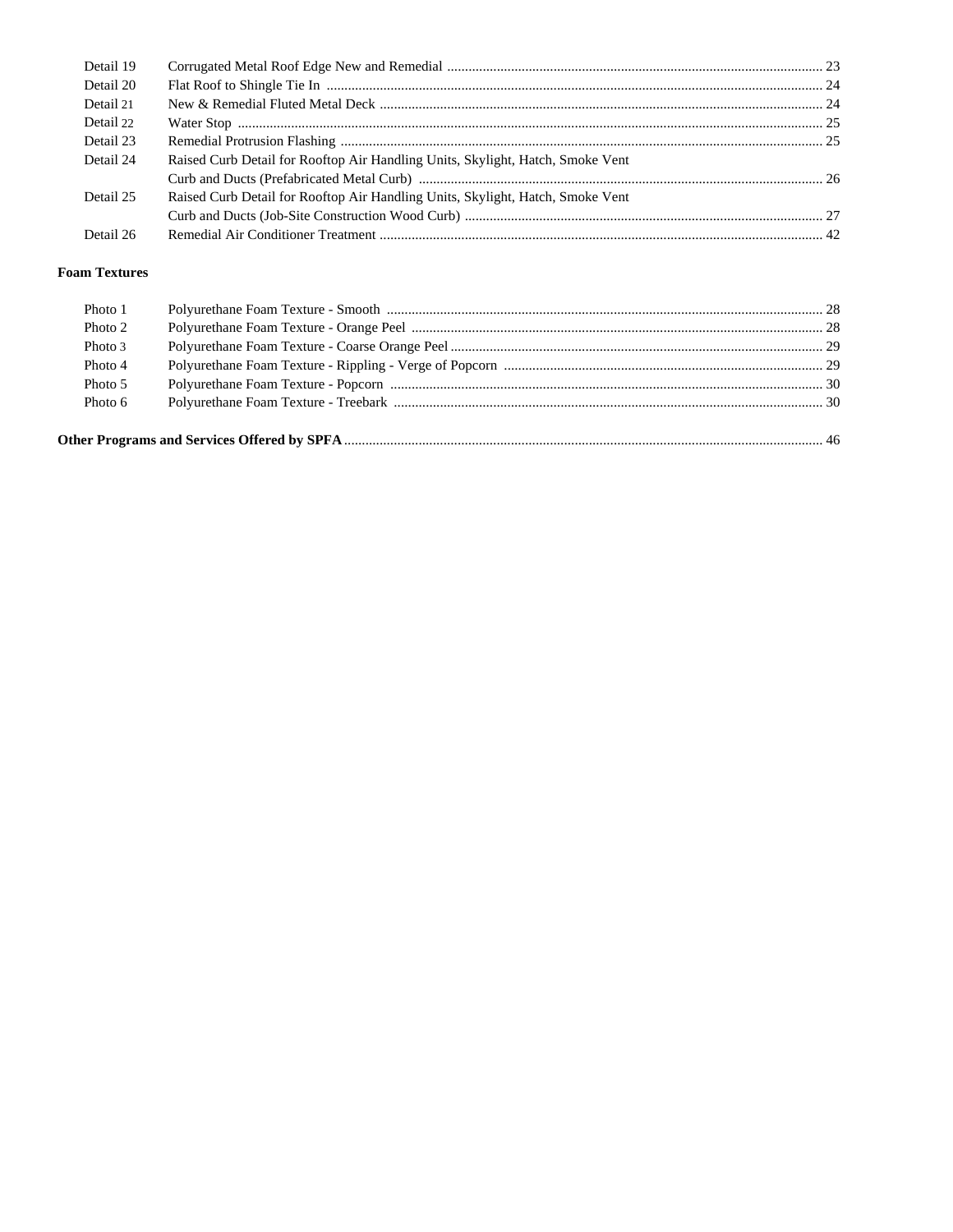## **DESIGN CONSIDERATIONS**

#### **GENERAL CONSIDERATIONS**

 The performance of a spray applied polyurethane foam roofing system can be affected by all the component parts of a roof structure, as well as the atmospheric conditions inside and outside the structure.

 Proper structural design, specification review, contractor and material selection, coupled with the compatibility and positioning of the various components of a roof structure, are a necessity to produce a successful roofing system.

 Consult with the respective material suppliers and the successful contractor to receive written confirmation of their agreement to all facets of the roofing system, including, but not limited to, material selection, drainage, expansion joints, load design, flashing details, deck preparation, etc.

### **SURFACE/DECK PREPARATION, PROCEDURES AND CONSIDERATIONS**

 Spray polyurethane foam can be successfully applied to most surfaces. However, the following general practices must be observed on all decks which are to receive spray applied polyurethane foam.

#### **1. General Surface/Deck Preparation Procedures**

- A. The roof deck shall be securely fastened to the building structure and conform to proper load limits of good engineering practices. Special attention should be focused on the deflection rate under all type roof conditions, including but not limited to, foot traffic, mechanical equipment utilization, as well as live and dead loads.
- B. When a primer and/or a vapor retarder is specified, there must be adequate adhesion between all components of the system to secure the entire system against wind uplift and movement.
- C. Prior to application of primer, vapor retarder or polyurethane foam, the deck shall be properly cured, dry, and free of loose dirt or any contaminants that may interfere with proper adhesion of any of these respective components.
- D. Deck contaminants, depending on their severity and quantity, may be removed by use of air pressure, vacuum equipment, hand power broom, chemical solvents, sandblasting, manual scraping, etc.

#### **2. Wood Surfaces/Decks**

- A. A pre-treatment with a primer is necessary to achieve maximum adhesion of the polyurethane foam to a wood deck.
- B. Joints in excess of 1/4" in width shall be sealed prior to the application of the respective primer, vapor retarder or polyurethane foam.

#### **3. Metal Surfaces/Decks**

- A. A pitch of 1/4" in 12" or more is recommended.
- B. A structural metal deck should not be lighter than 22 gauge.
- C. Sloped metal roof panels should not be lighter than 29 gauge.
- D. All joints should be correctly lapped, sealed and fastened.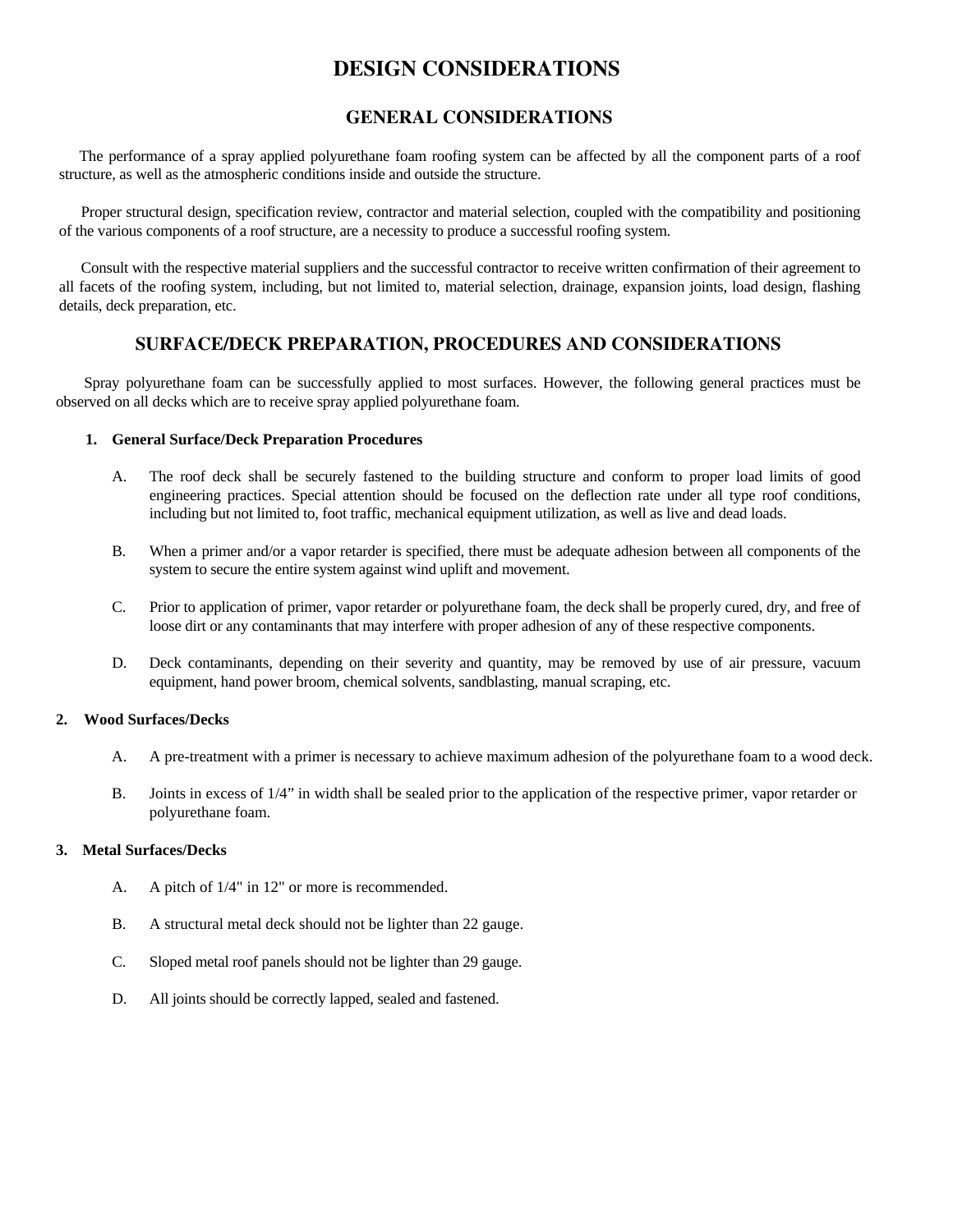E. Underlayment, if specified for smoother application of polyurethane foam should be of sufficient width and thickness to span or fill flutes. Fastening shall be in accordance with applicable code requirements.

#### **4. Concrete Surfaces/Decks**

- A. In all cases, concrete should be free of laitance and chemical release agents.
- B. Priming is required on concrete surfaces, and it is recommended that due to the water of hydration that is present, poured concrete decks be permitted to cure for twenty-eight (28) days prior to the application of sprayed polyurethane foam.
- C. All joints should be filled and/or taped.
- D. Sprayed polyurethane foam is not recommended for lightweight or insulating concretes unless tests have been made to determine that adequate adhesion can be obtained or unless an overlayment is installed.

## **SELECTION OF PRIMER**

Consult foam manufacturer for proper primer selection according to the surface to be sprayed.

## **SELECTION OF THE POLYURETHANE FOAM SYSTEM**

 A wide range of polyurethane foam systems is available in various densities, each exhibiting different temperature limitations, combustibility characteristic, etc. The use of these systems in combination with each other or with other conventional insulation products offers a wide range of economical installations.

 As a purchaser, you should understand that most published data is run on laboratory-produced samples. The thickness of polyurethane foam sprayed, number of passes, temperatures of substrate, ambient temperatures, etc. have a pronounced effect on all properties.

 From a fire safety standpoint, polyurethane foams can be used safely. It is important, however, that all persons associated with the design, fabrication, storage and installation understand the materials and environments involved.

 **Polyurethane foam insulation is combustible and should be treated as such. Flame spread rating provided for polyurethane products using small scale tests are not intended to reflect the hazards presented by this or any other materials under actual fire conditions. Care must be taken to ensure that the foam is not exposed to heat or flame.** 

#### **SELECTION OF A PROTECTIVE COATING**

 When spray applied polyurethane foam is applied externally, as an integral part of the roofing system, it must be given a protective coating for weather protection.

 Typically, the required protection is attained through application of an elastomeric liquid applied coating system, following the manufacturer's recommendations.

 The protective coating shall be a system which will cure to form a water resistant protective membrane. The dry film thickness (DFT) of the protective coating shall be in compliance with the coating manufacturer's specification.

 The properties of the cured protective coating shall meet the minimum design characteristics of the generic type specified. The protective coating shall be specifically manufactured for the weather protection of polyurethane foam as used in roofing applications.

You, as a specifier, should consider the following items in the selection of the coating materials.

1. Physical Characteristics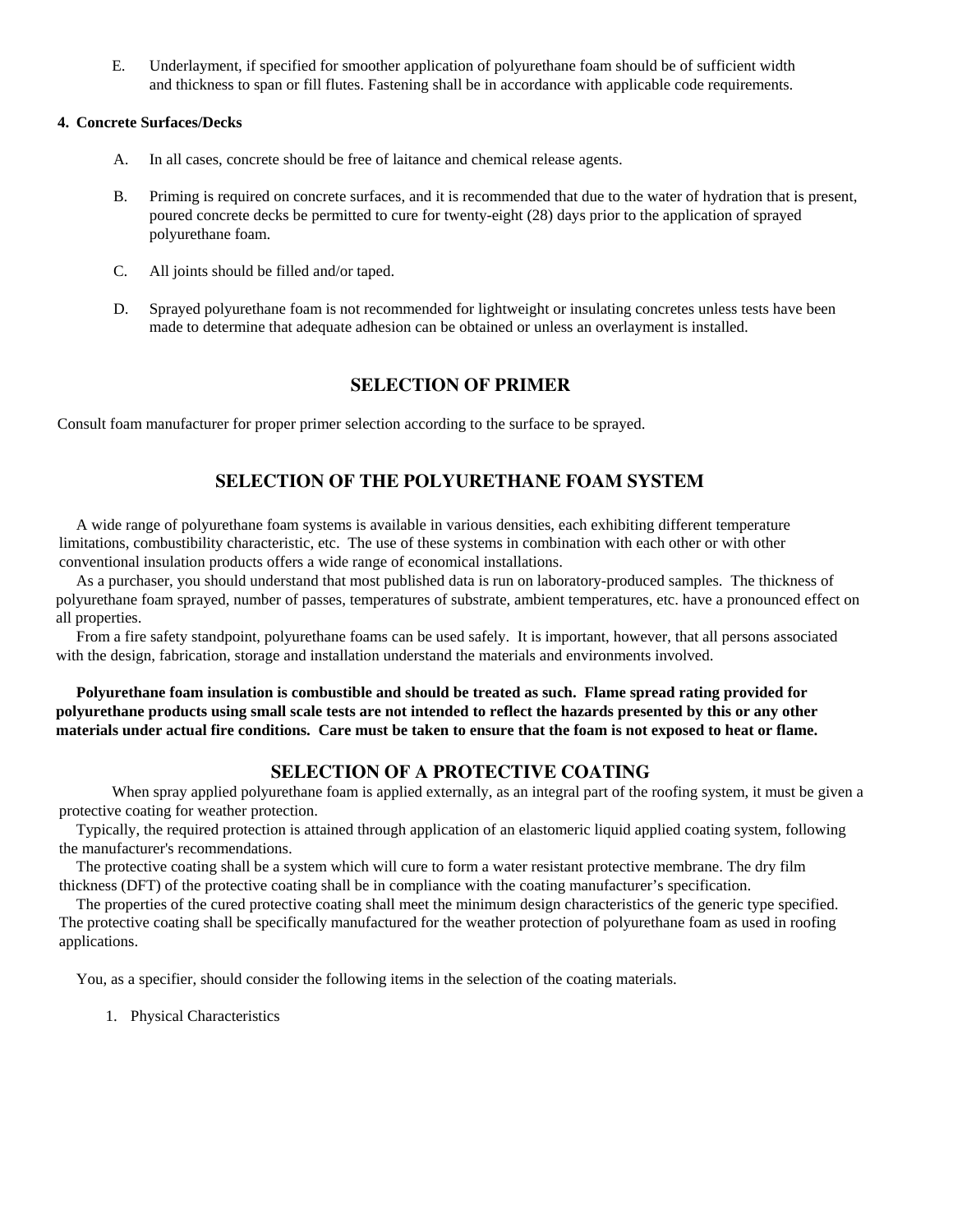- A. Chemical resistance
- B. Water vapor permeance
- C. Tensile and elongation properties
- D. Retention of physical properties upon aging
- E. UV resistance
- 2. Performance Characteristics
	- A. Environment in which to be used (abuse, hail resistance, etc.)
	- B. Life expectancy
	- C. Ease of maintenance
	- D. History of similar applications or laboratory data relating to the application in question
	- E. Adhesion to the polyurethane foam
	- F. Combustibility characteristics, individually and in combination with the selected polyurethane foam systems
	- G. Ability to withstand foot traffic
	- H. Aesthetic qualities

## **MAINTENANCE PROCEDURES**

 It is strongly recommended that maintenance procedures, including annual inspections, be established with your selected contractor for any roofing system to yield its full value.

 CONTACT THE RESPECTIVE MANUFACTURERS/SUPPLIERS AND CONTRACTORS FOR THEIR RECOMMENDED MAINTENANCE PROCEDURES.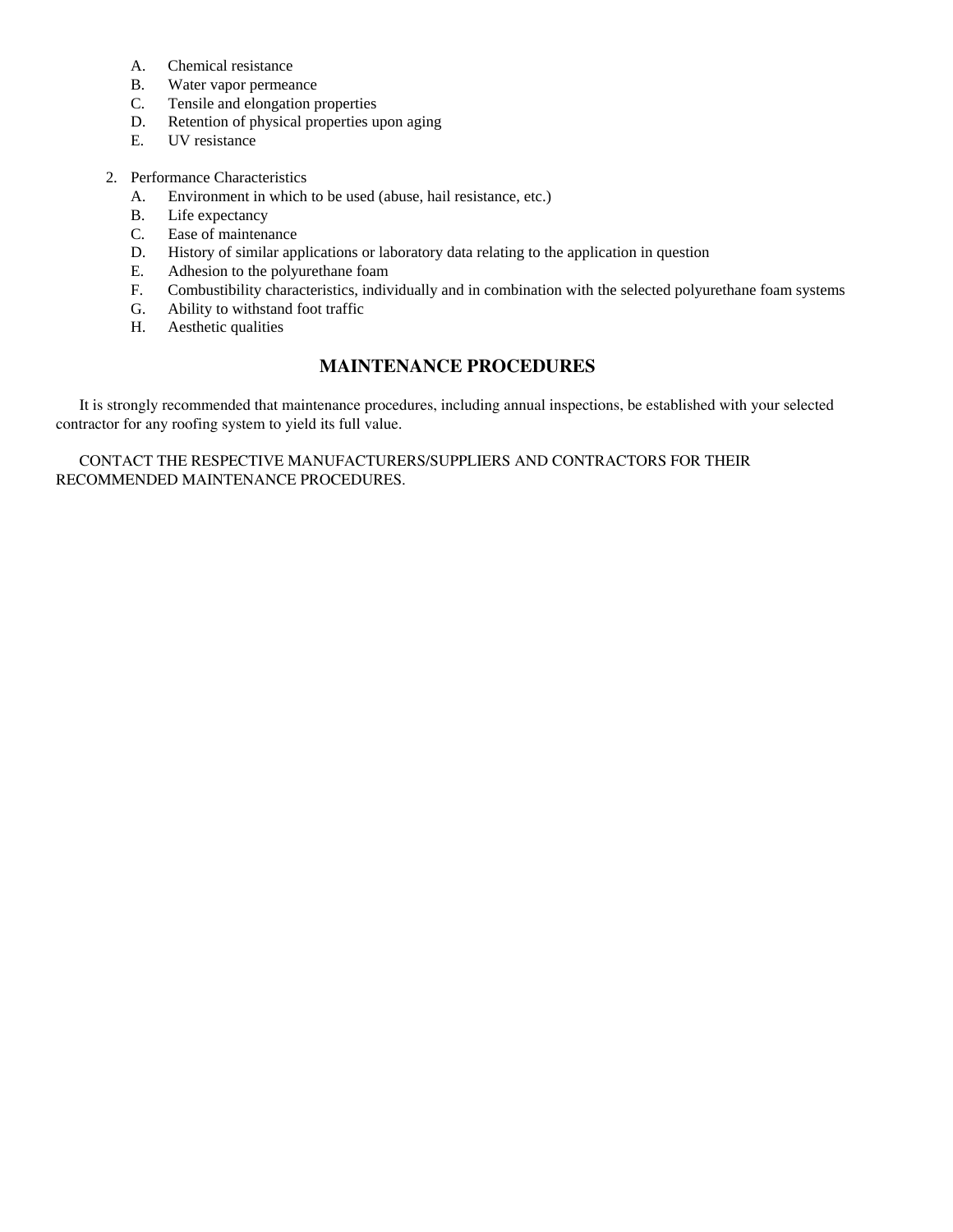## **RECOMMENDED GUIDE SPECIFICATION FOR NEW AND REMEDIAL ROOFING**

**NOTE:** This guide is designed to help the specifier achieve a successful polyurethane foam and coating roofing system. It is the responsibility of the specifier to consult with the manufacturer of material specified as to the manufacturer's specific recommendations.

## **PART 1 — GENERAL**

This guide discusses the application of a seamless sprayed-in-place polyurethane foam with a protective coating for use as an insulated roofing system for new or retrofit roofing. Your contractor, selected systems manufacturer and code agencies can assist you, as each project must be assessed individually.

### **1.01 SCOPE OF WORK**

 Furnish all labor, materials, tools and equipment necessary for the application of a polyurethane foam roofing system, including accessory items, subject to the general provisions of the contract.

## **1.02 RELATED WORK SPECIFIED ELSEWHERE**

| $\mathsf{A}$ | Cast-in-Place Concrete           | Section 03300 |
|--------------|----------------------------------|---------------|
| <b>B.</b>    | Metal Decking                    | Section 05300 |
| C.           | <b>Rough Carpentry</b>           | Section 06100 |
| D.           | Insulation                       | Section 07200 |
| Е.           | Membrane Roofing                 | Section 07500 |
| F.           | Flashing and Sheet Metal         | Section 07600 |
| G.           | Roof Specialties and Accessories | Section 07700 |
| H.           | Skylights                        | Section 07800 |
| I.           | Mechanical                       | Division 15   |
|              | Electrical                       | Division 16   |

## **1.03 QUALITY ASSURANCE**

- A. Contractor Qualifications: The proposed contractor should provide information concerning projects similar in nature to the one proposed including location and person to be contacted. Some manufacturers of sprayed polyurethane foam systems and/or protective coatings have approval programs and/or licensing methods that could be required.
- B. Manufacturer Qualifications: Polyurethane foam and protective coating manufacturers shall show evidence of sufficient financial resources and manufacturing facilities to furnish materials on this project. References shall be required, sufficient project lists, warranties and code approvals shall be submitted for verification.
- C. Inspections: The polyurethane foam and protective coating manufacturers are to provide qualified representatives to monitor and inspect the installation of their products. Third party inspection of the installation is recommended. A list of SPFD inspector members is available.

## **1.04 SUBMITTALS**

A. Manufacturers to provide published data sheets or letter of certification that their products comply with the materials specified. This is to include primers (if required), polyurethane foam and protective coatings.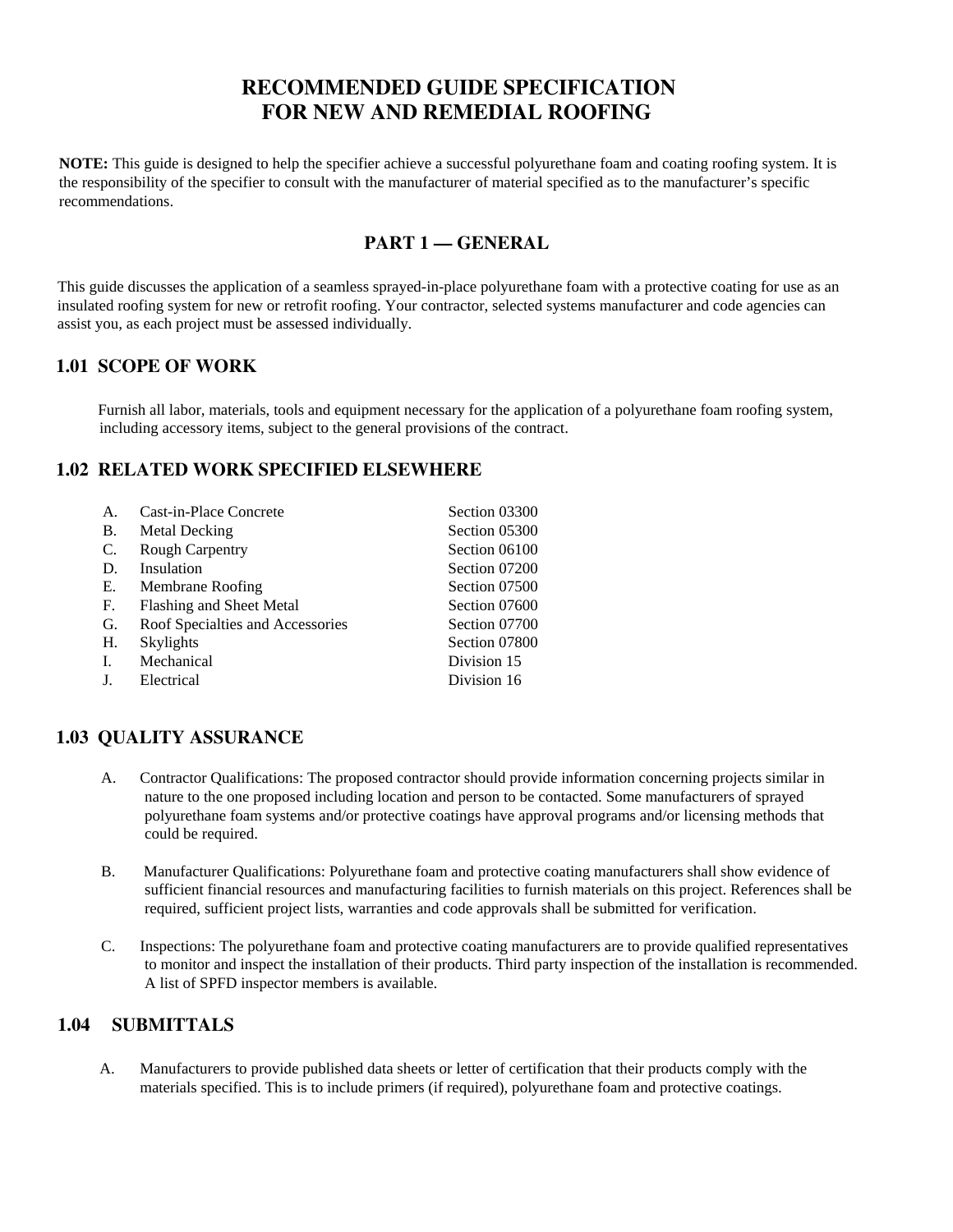- B. Shop drawings on sheet metal, accessories, or other fabricated items.
- C. Manufacturer's application or installation instructions.
- D. Contractor/applicator certification from polyurethane foam supplier and/or protective coatings manufacturers and evidence of contractor/applicator qualification and experience. SEE SECTION 1.03A
- E. A specimen copy of the applicable warranty for the project. SEE SECTION 1.03B
- F. Approval and information guides for applicable local, or national codes and/or insurance acceptability, if required.
- G. Safety and handling instructions for storage, handling and use of the materials to include appropriate Materials Safety Data Sheets (MSDS).
- H. Field Quality Control Procedures to be utilized by the contractor/applicator to insure proper preparation and installation of polyurethane foam and protective coatings, detail work and follow-up inspection.
- I. SPI Spray Polyurethane Foam Division sprayed polyurethane foam surface visual guide.

## **1.05 MATERIALS, DELIVERY AND STORAGE**

- A. Materials shall be delivered in the manufacturer's original, tightly sealed containers or unopened packages, all clearly labeled with the manufacturer's name, product identification, safety information, and batch or lot numbers where appropriate. Where materials are covered by a referenced specification, the labels shall bear the specification number, type and class, as applicable.
- B. Containers shall be stored out of the weather and direct sunshine where the temperatures are within the limits specified by the manufacturer.
- C. All materials shall be stored in compliance with local fire and safety requirements.

### **1.06 ENVIRONMENTAL CONDITIONS**

- A. The polyurethane foam applications shall not proceed during periods of inclement weather. Do not apply the polyurethane foam below the temperature and/or above humidity specified by the manufacturer for ambient air and substrate.
- B. Do not apply protective coatings when there is ice, frost, surface moisture or visible dampness present on the surface to be coated. Prior to applying the coatings, check the polyurethane foam to insure that the surface is dry. Apply protective coatings in accordance with the coatings manufacturer's application instructions.
- C. Wind barriers may be used if wind conditions could affect the quality of the polyurethane foam or protective coating installation.

## **1.07 SEQUENCING AND SCHEDULING**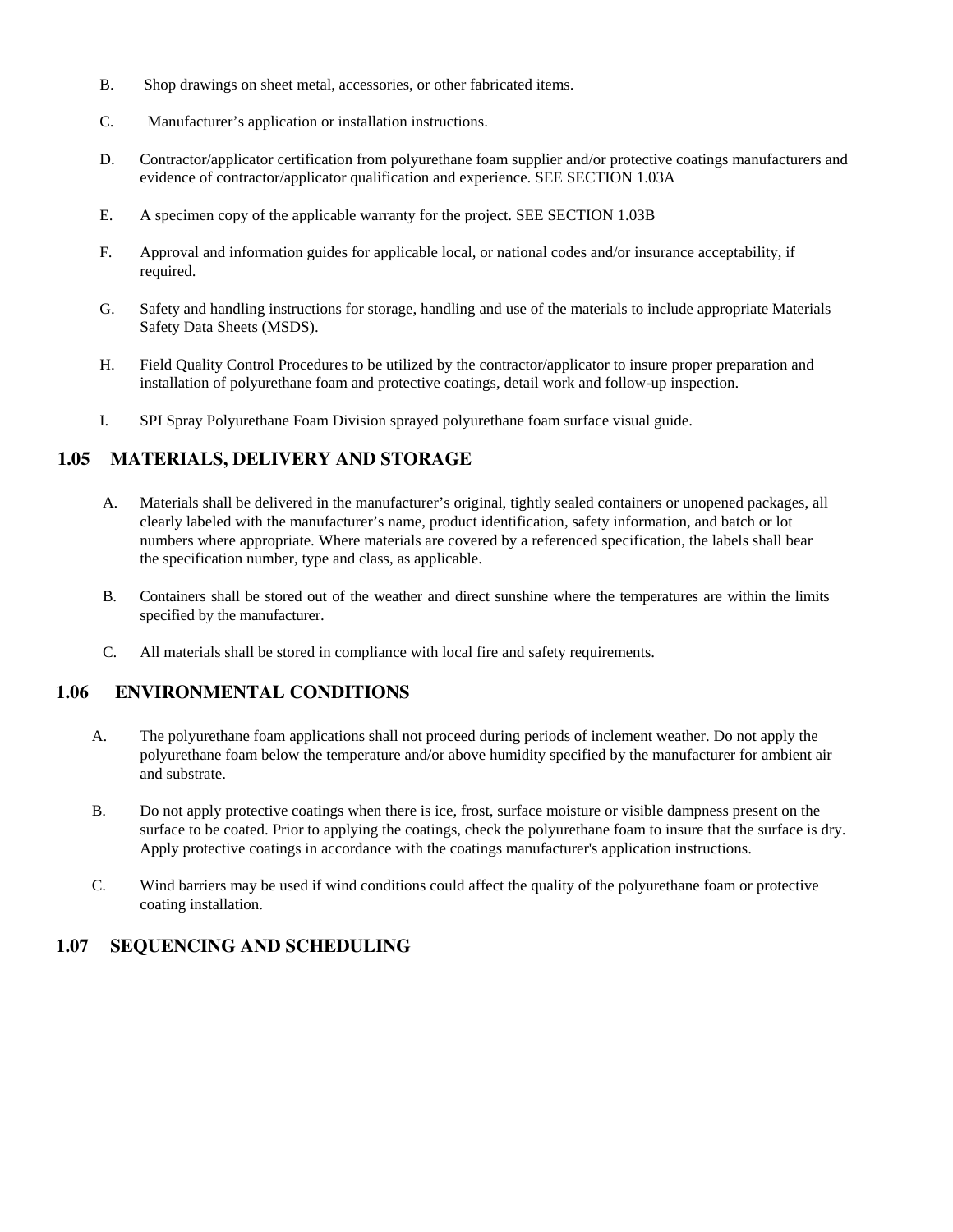IN NEW CONSTRUCTION projects the spray polyurethane foam is installed when the deck, parapet walls, rough openings, and curbs are completed. The type of skylight used will determine when skylights should be installed. Plumbing vents, drains, and electrical penetrations should all be in place. There should not be any other trades-people working on the roof when the spray polyurethane foam and coating are being installed.

## **1.08 WARRANTY**

Warranty agreements vary in duration and content. If a warranty is desired, it is suggested that parameters be established as a prerequisite to the execution of a contract.

## **1.09 SAFETY REQUIREMENTS**

- A. See SPI Bulletin AX-119, *"MDI-Based Polyurethane Foam Systems: Guidelines for Safe Handling and Disposal."*
- B. Refer to appropriate Materials Safety Data Sheets (MSDS) for additional safety information.
- C. Before starting to apply spray polyurethane foam or coating, all HVAC equipment on the roof must be turned off. These units and any other potential sources of air entry into the building must be sealed.

## **PART 2 — PRODUCTS**

#### **2.01 POLYURETHANE FOAM**

A. The polyurethane foam to be applied shall be a two-component system made by combining an isocyanate (A) component with a polyol (B) component and shall possess the following physical characteristics:

#### CLOSED CELL TYPE POLYURETHANE FOAM

| <b>PROPERTIES</b>          | <b>ASTM</b>    | <b>METRIC</b>      | U.S                                                           |
|----------------------------|----------------|--------------------|---------------------------------------------------------------|
|                            | <b>TEST</b>    | <b>UNITS</b>       | <b>UNITS</b>                                                  |
| Density (sprayed-in-place) | D-1692         | 45-48 ( $Kg/m^3$ ) | 2.8-3.0 lbs/ft <sup>3</sup>                                   |
| Compressive Strength       | D-1621         | 270 kPa            | $40$ psi (Minimum) $lbs/in2$                                  |
| Closed Cell content        | D-2856         |                    | 90% (Minimum)% Value 90% (Minimum)% Value                     |
| R-Value                    | $C-177$ .      |                    |                                                               |
|                            | $C-236, C-518$ | 35 aged $K·m²/W$   | $6.2$ aged $\textdegree$ F $\cdot$ hr $\cdot$ m $\frac{2}{W}$ |
| Flammability**             | E-84           |                    | Not more than 75 FSI                                          |
|                            |                |                    | (flame spread index)                                          |

\*\*This standard is used solely to measure and describe properties of products in response to heat and flame under controlled laboratory conditions This numerical flame spread rating is not intended to reflect hazards presented by this or any other material under actual fire conditions

- B. Polyurethane Foam Primers: Primers used shall be as recommended by the manufacturer of the spray foam materials specified.
- C. Fire Safety Requirements: See SPI Bulletin AX-119, "MDI-Based Polyurethane Foam Systems: Guidelines for Safe Handling and Disposal."

#### **2.02 PROTECTIVE COATING**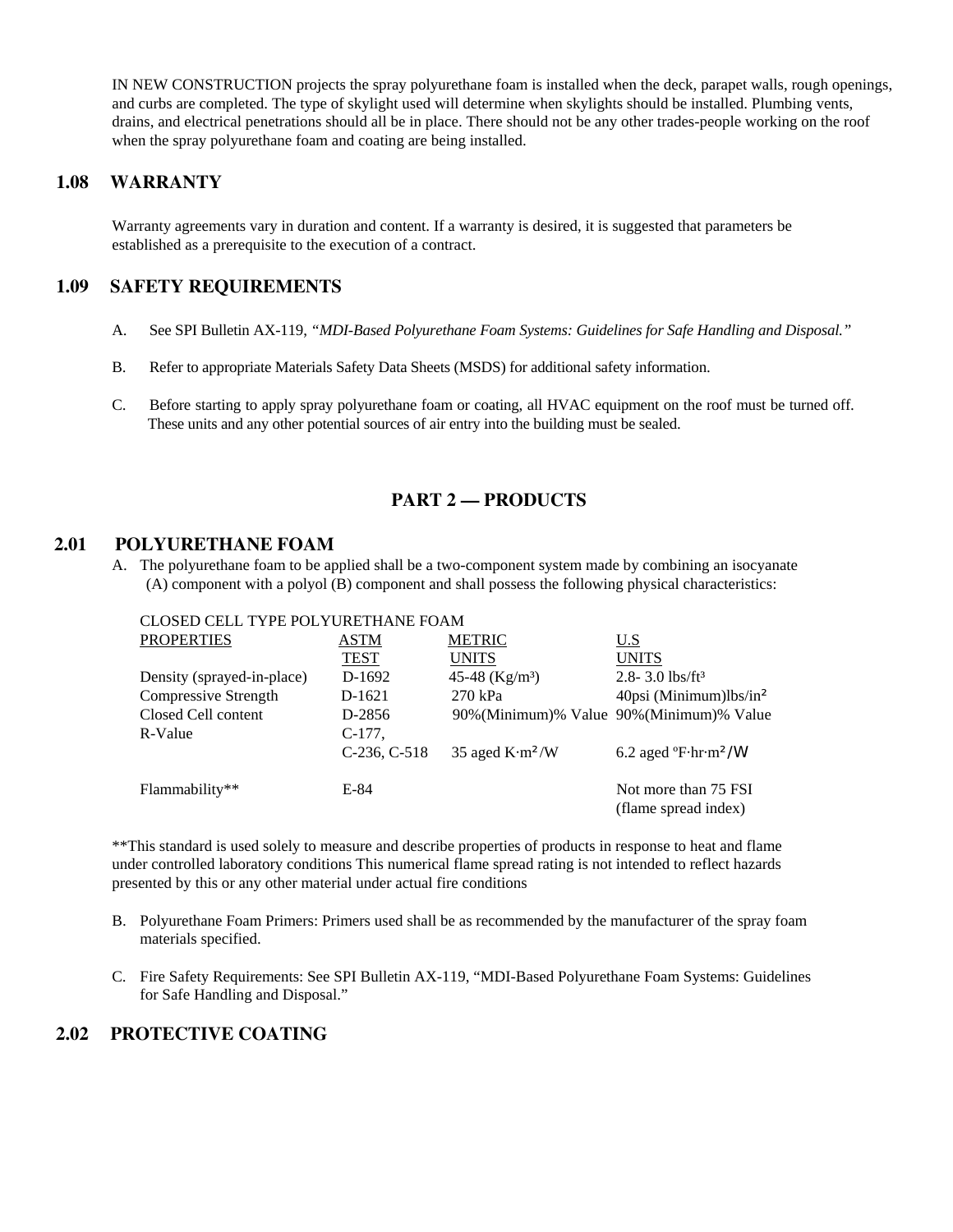- A. The Elastomeric Coating System may be one or more of the following types:
	- 1. Acrylics
	- 2. Butyls
	- 3. Chlorinated Synthetic Rubbers\*
	- 4. Silicones
	- 5. Polyurethanes
	- 6. Modified Asphalts
		- **\* Note**: These coatings are frequently referred to he the trade as "Hypalon" or "Neoprene" coatings. The terms "Hypalon" and "Neoprene" are registered trademarks of the E. I. DuPont de Nemours Co. (**NOTE**: Specifier shall choose system desired.)
- B. Physical Properties: The Elastomeric Coating System shall possess the following physical characteristics (NOTE: Specifier shall list physical properties of chosen Elastomeric Coating System):

| <b>PROPERTIES</b>                     | <b>ASTM TEST</b> | <b>VALUE</b> |
|---------------------------------------|------------------|--------------|
| Tensile Strength                      | D-412            |              |
| Elongation                            | D-412            |              |
| Hardness Shore "A"                    | D-2240           |              |
| Tear Resistance (lbs per lineal inch) | $D-624$          |              |
| Ultra Violet Exposure                 | $G-151$          |              |
|                                       | $G-153$          |              |
| Moisture Vapor Transmission           | E-96 Procedure E |              |
| Fire Resistance of System**           | $E-108$          |              |
|                                       |                  |              |

- \*\* This standard is used solely to measure and describe properties of products in response to heat and flame under controlled laboratory conditions. This numerical flame spread rating is not intended to reflect hazards presented by this or ally other material under actual fire conditions.
- C. General: It is recommended that the coatings system be elastomeric in nature (at least 100% elongation). Within these generic coatings are both vapor retarder and non-vapor retarder systems.
	- 1. A vapor retarder coating is one which has a perm rating of one perm or less based on ASTM 96-E (Perm inch method). A non vapor retardant coating is one which has a perm rating greater than one perm. For further information regarding perm rating and coating selection see *"Moisture Vapor Transmission"* paper. [SPFA Stock Number AY 118]

**Note**: Special consideration should be given to applications such as freezers and coolers which may exceed conventional moisture vapor drive conditions.

For further information concerning protective coatings refer to "*A Guide for Selection of Protective Coatings Over Sprayed Polyurethane Foam Roofing Systems."* [SPFA Stock Number AY 102]

## **2.03 ACCESSORIES AND MISCELLANEOUS MATERIALS**

- A. Flashings and waterproof coverings for expansion joints shall be compatible with specified polyurethane foam and elastomeric coating system and shall be as recommended by the manufacturers of the systems used.
- B. Miscellaneous materials such as adhesives, elastomeric caulking compounds, metal, vents and drains shall be a composite part of the roof system and shall be those recommended by the systems manufacturer.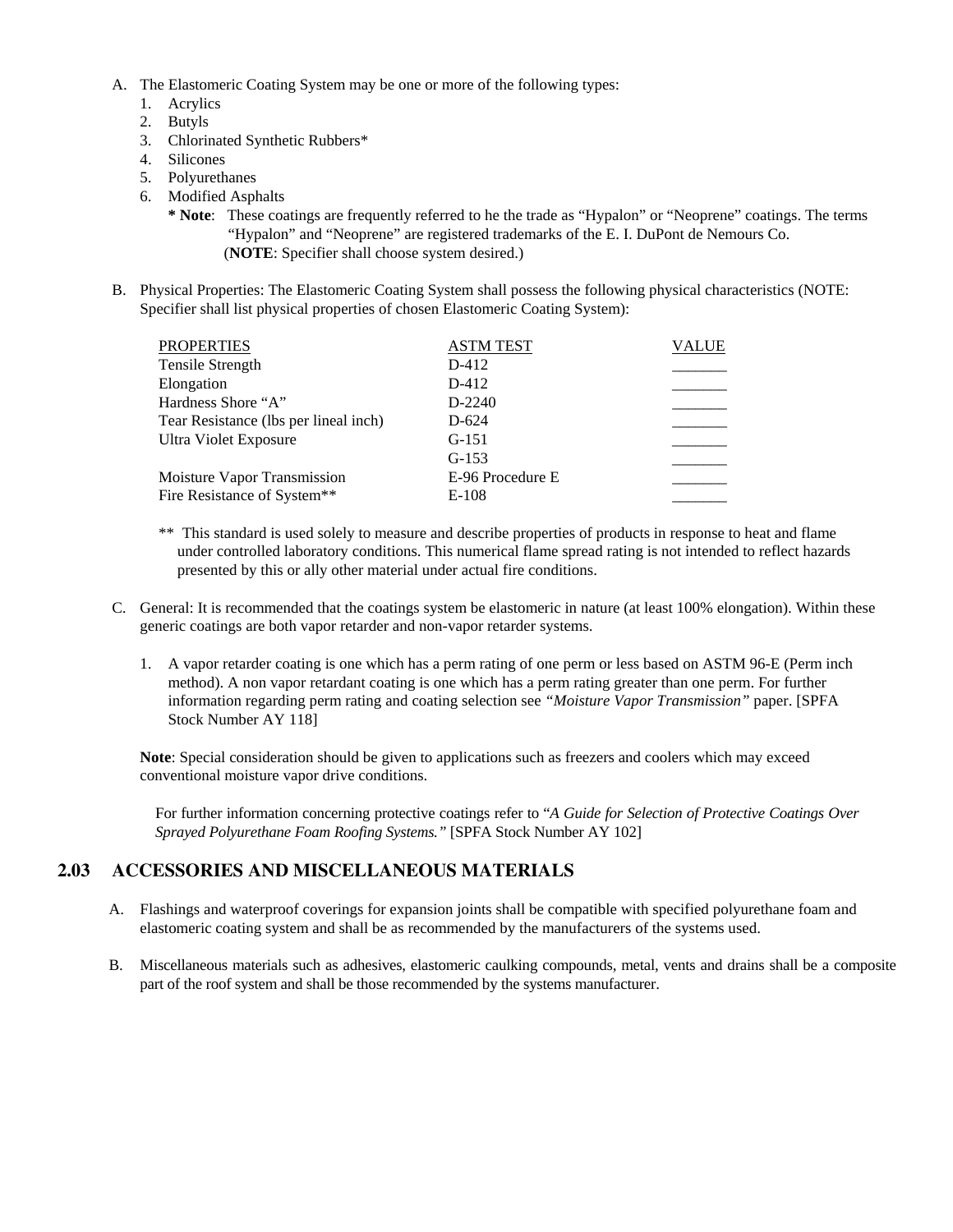- C. Granules (Optional): When used, shall be of the size and type and applied in the topcoat as recommended by the coating manufacturer.
- D. Board stock: If required over metal decks, fasten to achieve necessary wind uplift requirements.

## **PART 3 — EXECUTION**

## **3.01 GENERAL**

Guidelines as outlined by the manufacturer issuing the warranty shall be the final specification determinator.

#### **3.02 SURFACE PREPARATION AND PRIMING**

- A. Built-up Roof (Retrofit)
	- 1. All loose gravel, dust and residue shall be removed using power vacuum equipment, power sweeper, air blowing, or other suitable means.
	- 2. The roof shall be thoroughly inspected or tested to determine if moisture is present within the roof assembly. Saturated insulation must be removed and replaced with compatible materials.
	- 3. The existing roof shall be thoroughly inspected for adhesion between felts, insulation, and deck. Areas of poor adhesion should be fastened. Blisters, buckles, wrinkles and fish mouths shall be cut out and/or fastened.
	- 4. All soft mastic or other materials that impede polyurethane adhesion shall be removed.
	- 5. Remove or refasten all loose base flashing, counter flashing and gravel stops as required.
	- 6. The need may exist for structural design analysis to determine expansion joint requirements. Existing expansion joints should be inspected and repaired if necessary.
	- 7. Lightning rods shall be masked prior to foaming. Lightning rod cables shall not be embedded in the polyurethane foam and should be removed prior to foaming. Electrical and mechanical conduits should be relocated or raised above the finished roof surface.
- B. Metal Deck
	- 1. The metal roof deck shall be constructed of a minimum 22-gauge steel. Construction shall conform to local building codes.
	- 2. Ferrous Metal: Sandblast iron and steel surfaces which are not primed, shop painted, or otherwise protected in accordance with SSPC SP-6, Commercial Blast Cleaning. Remove loose rust and unsound primer from shop-primed iron and steel surfaces by scraping or wire brushing.
	- 3. Non-Ferrous Metal: Clean galvanized metal, aluminum, and stainless steel surfaces as recommended by the manufacturer issuing the warranty.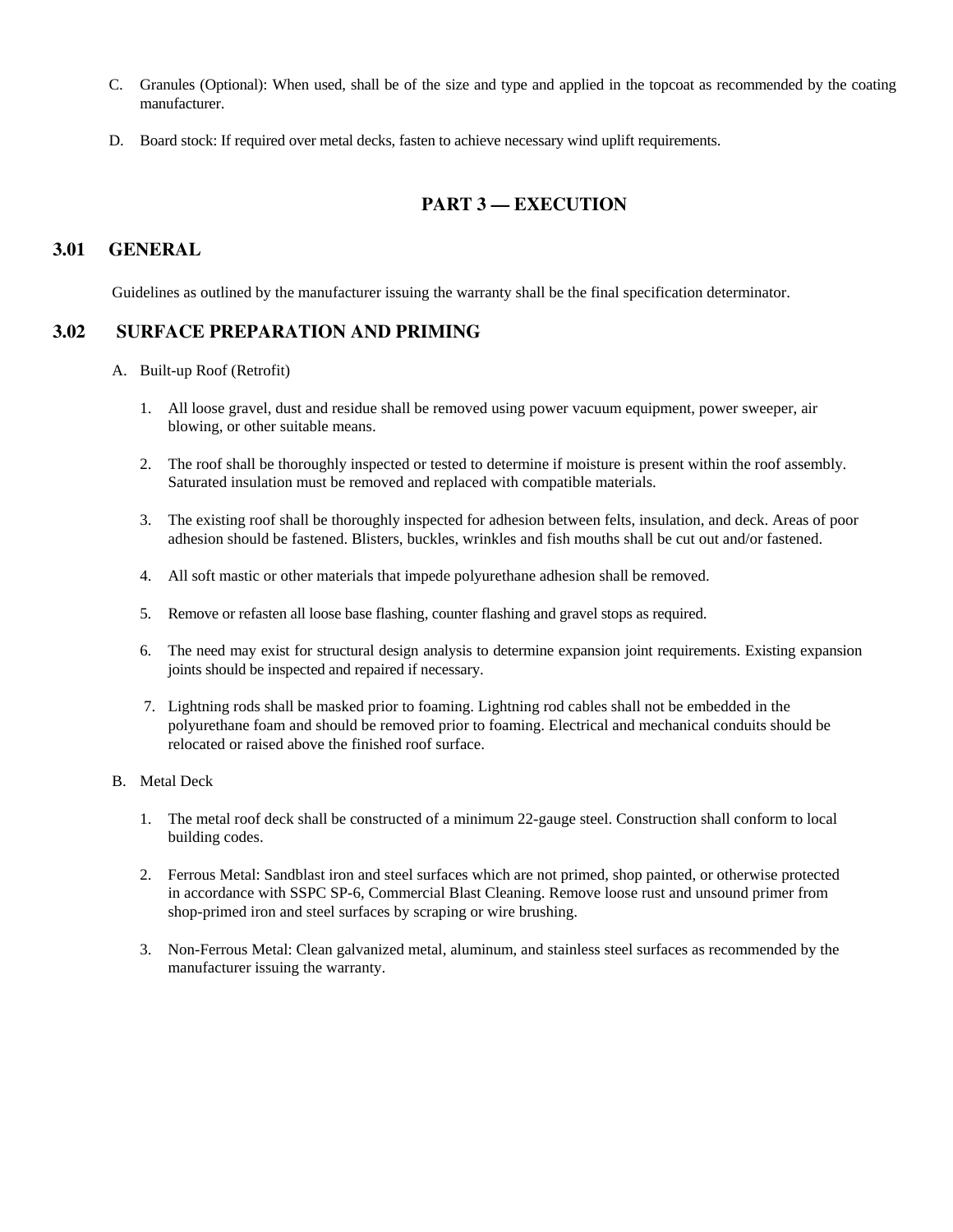- 4. If the metal surface is free of loose scale, rust, weathered or chalking paint, it can be cleaned using compressed air jet, vacuum equipment, and hand or power broom to remove loose dirt. Grease, oil or other contaminants shad be removed with proper cleaning solutions.
- 5. Fluted metal decks require a suitable method of covering or filling the flutes prior to polyurethane foam application. Flutes may be covered with mechanically fastened board stock, open weave mesh fabric, or filled with precut board stock or spray applied polyurethane foam.

#### C. Concrete

- 1 Remove loose dirt, dust and debris by using compressed air, vacuum equipment or brooming. Oil, grease, form release agents or other contaminants shall be removed with proper cleaning solutions.
- 2. All joint openings in concrete decks that exceed 1/4 inch shall be grouted or caulked prior to application of polyurethane foam.
- 3. Priming is required on concrete surfaces, and it is recommended that poured concrete decks be permitted to cure for twenty-eight (28) days prior to the application of primer or sprayed polyurethane foam.
- 4. Sprayed polyurethane foam is not recommended for lightweight or insulating concretes unless tests have been made to determine that adequate adhesion can be obtained or unless an overpayment is installed.

#### D. Wood

- 1. Plywood shall be exterior grade not less than 1/2 inch thick, nailed firmly in place. Attachment must meet building code requirements for resistance to wind uplift.
- 2. Plywood shall contain no more than 18% water, as measured in accordance with ASTM D 4444-84, or ASTM D 4442-84.
- 3. All untreated and unpainted surfaces shall be primed with an exterior grade primer. Priming is required to minimize moisture absorption and eliminate potential polyurethane foam adhesion problems.
- 4. Plywood joints in excess of 1/4 inch shall be taped or filled with a suitable sealant material.
- 5. Deck shall be free of loose dirt, grease, oil or other contaminants prior to priming or foam application. Remove loose dirt or debris by use of compressed air, vacuum or brooming. No washing shall be permitted.
- 6. Tongue & Groove, Sheathing, Planking: Due to the frequency of joints, possibility of variable openings and effects of aging and shrinking, these surfaces must be overlaid with minimum 1/4 inch thick exterior grade plywood or suitable covering.
- E. Other Surfaces (i.e. Gypsum Board, Isocyanurate Board)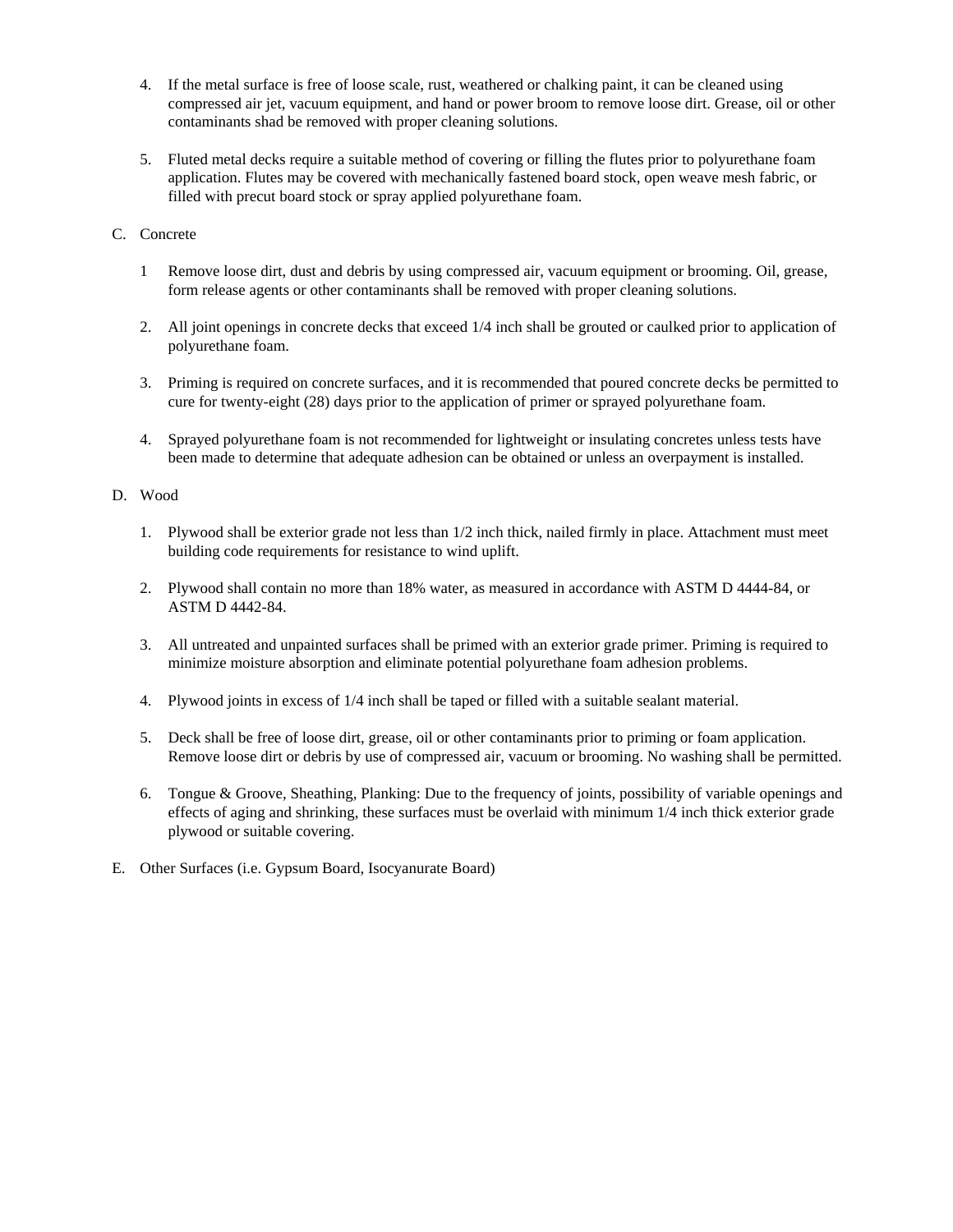- 1. These materials are generally used over fluted metal decks and must be fastened to achieve necessary wind uplift requirements.
- 2. Boards shall be firmly butted together along all edges without gaps or openings. Joints exceeding 1/4 inch shall be caulked with a suitable sealant material.
- 3. Special care must be taken to prevent these materials from getting wet in storage on the job site and after installation prior to being protected by polyurethane foam. Moisture exposure will damage these materials and may be a cause for replacement.
- 4. Remove loose dirt and debris by using compressed air, vacuum or light brooming. No power brooming is permitted due to possibility of damage.
- 5. The installed materials shall be protected from spills of contaminants such as oil, grease, solvents, etc., as these materials cause soiling that cannot be readily removed from the board surfaces.

## **3.03 POLYURETHANE FOAM APPLICATION**

#### A. Inspection

- 1. Prior to application of the foam, the surface shall be inspected to insure that conditions required by Section 3.02 have been met.
- 2. Substrate shall have sufficient slope to eliminate excessive ponding water. Ponding is defined as "an area of 100 square feet or more which holds in excess of 1/2" of water as measured 24 hours after a rainfall." If the substrate does not have sufficient slope, then the ponding water must be eliminated by building in slope by the application of polyurethane foam, channeling the polyurethane foam or by the proper placement of drains, or a combination thereof.
- 3. The polyurethane foam application shall not proceed during periods of inclement weather. The applicator shall not apply the polyurethane foam below the temperature and/or humidity specified by the manufacturer for ambient air and substrate. Wind barriers may be used if wind conditions could affect the quality of installation.

#### B. Application

- 1. The spray polyurethane foam shall be applied in accordance with the manufacture's specification and instructions.
- 2. Areas to be built-up to remove ponding water are to be filled in with spray polyurethane foam before the specified thickness of polyurethane foam is applied to the entire roof surface. SEE SECTION 3.02A
- 3. The spray polyurethane foam must be applied in a minimal pass thickness of 1/2 inch.
- 4. Spray polyurethane foam thickness shall be a minimum of one inch (or more if specified). The polyurethane foam shall be applied uniformly over the entire surface with a tolerance of plus 1/4" per inch of thickness minus 0", except where variations are required to insure proper drainage or to complete a feathered edge.
- 5. The spray polyurethane foam shall be uniformly terminated a minimum of four (4) inches above the roofline at all penetrations (except drains, parapet walls, or building junctions). Foamed in place cants shall be smooth and uniform to allow positive drainage.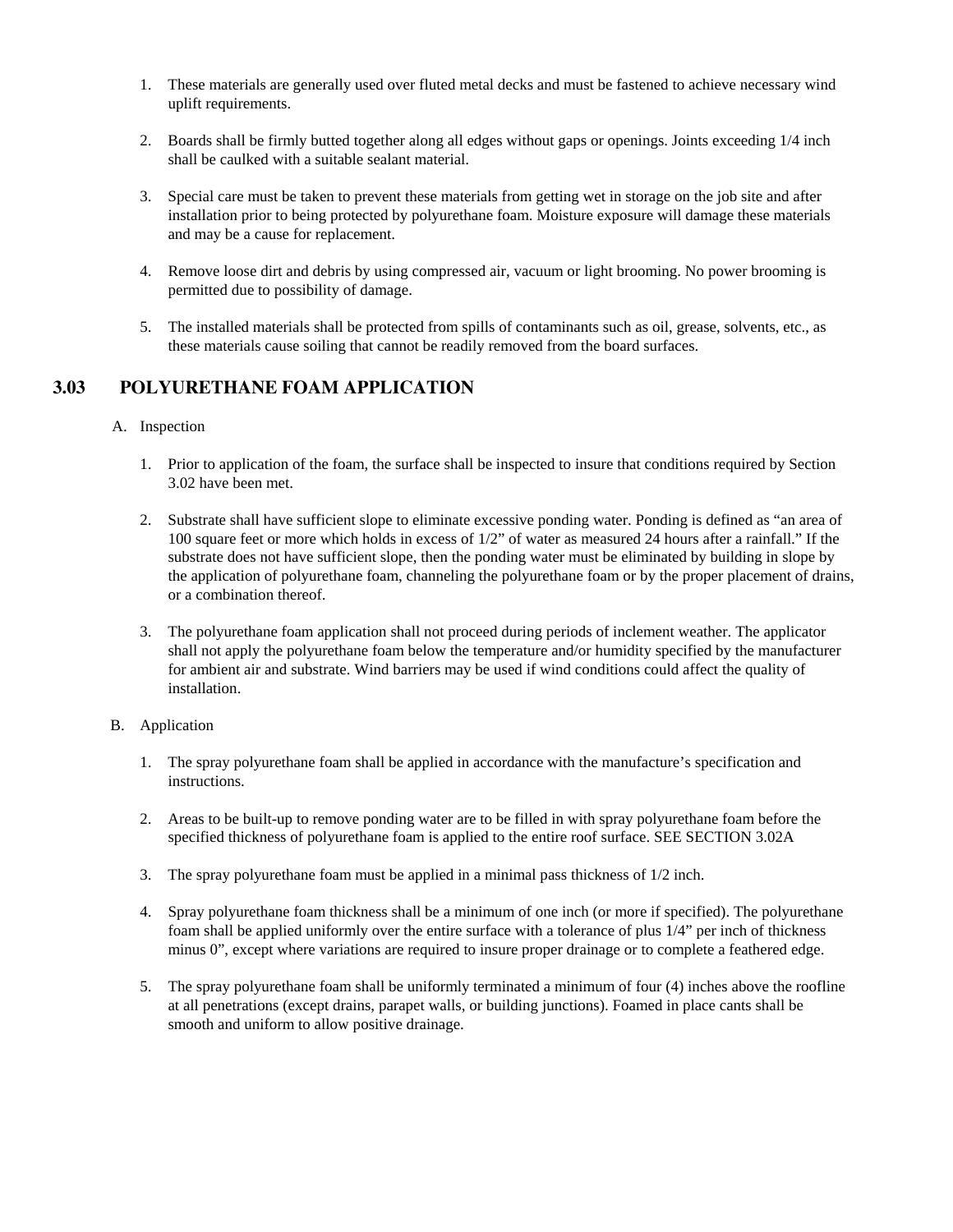- 6. Detailing skylights is particularly important in that the spray polyurethane foam MUST be terminated below existing weep holes. DO NOT COVER WEEP HOLES WITH FOAM OR COATING.
- 7. The polyurethane foam surface shall be allowed to cure sufficiently. The full thickness of polyurethane foam in any area shall be completed prior to the end of each day. If due to weather conditions more than 24 hours elapse between polyurethane foam and coating application, the polyurethane foam shall be inspected for UV degradation, oxidation or contamination. If any of the above conditions exist, the surface shall be prepared in conformity with the recommendations of the manufacturer issuing the warranty.
- C. Surface Finish
	- 1. The final sprayed polyurethane foam surface shall be "smooth, orange peel, coarse orange peel, or verge of popcorn." Polyurethane foam surfaces termed "popcorn" or "treebark" are not acceptable. These areas shall be removed and refoamed to an acceptable surface. (See photos on pages 28-30 of the master file.)
	- 2. Any damage or defects to the polyurethane foam surface shall be repaired prior to the protective coating application.
	- 3. The polyurethane foam surface shall be free of moisture, frost, dust, debris, oils, tars, grease or other materials that will impair adhesion of the protective coating.

## **3.04 PROTECTIVE COATING APPLICATION**

- A. Inspection
	- 1. Prior to the application of the protective coating the polyurethane foam shall be inspected for suitability of base coat application as per Section 3.03. The polyurethane foam shall be clean, dry, and sound.
- B. Application
	- 1. Base Coat
		- a.) The base coat shall be applied the same day as the polyurethane foam application when possible. In no case shall less than two hours elapse between application of the polyurethane foam and application of the base coat. If more than 24 hours elapse prior to the application of base coat, the polyurethane foam shall be inspected for UV degradation.
		- b.) The polyurethane foam shall be free of dust, dirt, contaminants and moisture before application of the base coat.
		- c.) The base coat shall be applied at a uniform thickness with the rate of application being governed by the polyurethane foam surface texture. Coatings shall be applied at such a rate as to give the minimum dry film thickness specified by the protective coating manufacturer.
		- d.) The coating shall be allowed to cure and be inspected for pinholes, thinly coated areas, uncured areas or other defects. Any defects should be repaired prior to subsequent applications. The base coat shall be free of dirt, dust, water, or other contaminants before application of the topcoat.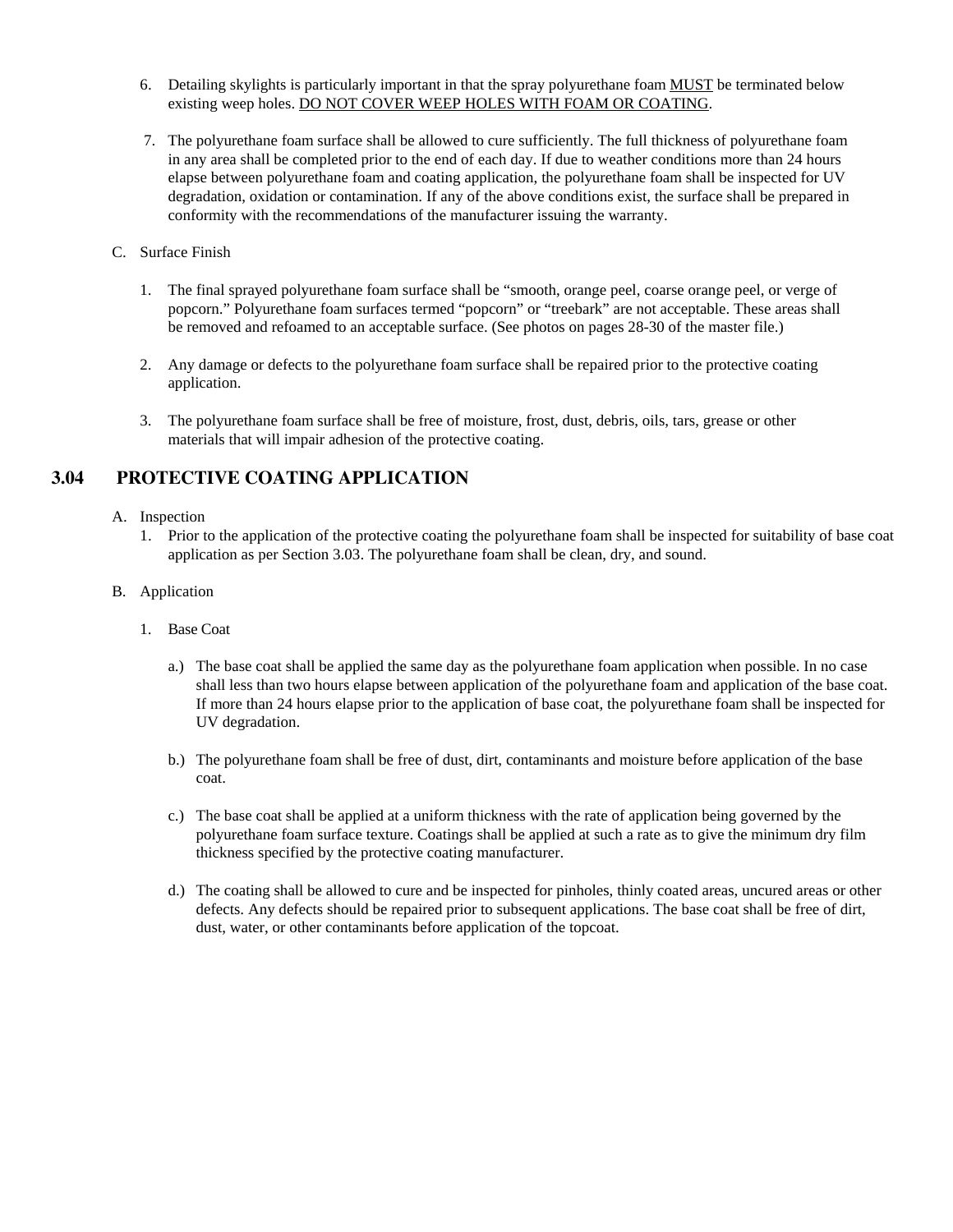- e.) The coating application shall not proceed during periods of inclement weather. The applicator shall not apply the protective coating below the temperature and/or above the humidity specified by the manufacturer for ambient air and substrate. Wind barriers may be used if wind conditions could affect the quality of installation.
- 2. Top Coat and/or Subsequent Coat
	- a.) Application

 Subsequent coating should be applied in a timely manner to insure proper adhesion between coats. Surface texture of polyurethane foam will affect dry film thickness—additional material may be required in areas of coarse foam profile.

b.) Inspection

 The cured dry film thickness of the finished multiple coat application shall be checked by taking slit samples and examining under magnification. Areas that are found to have less than the thickness specified shall require additional coating.

### **3.05 GRANULE APPLICATION (Optional)**

When used shall be of the size and type and applied in the topcoat as recommended by the coating manufacturer.

### **3.06 WALKWAYS**

Walkways may be installed for heavy traffic areas and around frequently serviced roof top units. Breathable walk pads should be as recommended by the coating manufacturer.

#### **3.07 SAFETY REQUIREMENTS**

- A. See SPI Bulletin AX- 119, *"MDI-Based Polyurethane Foam Systems: Guidelines for Safe Handling and Disposal."*
- B. Refer to appropriate Materials Safety Data Sheets (MSDS) for additional safety information.

C. Before starting to apply spray polyurethane foam or coating, all HVAC equipment on the roof must be turned off. These units and any other potential sources of air entry into the building must be sealed.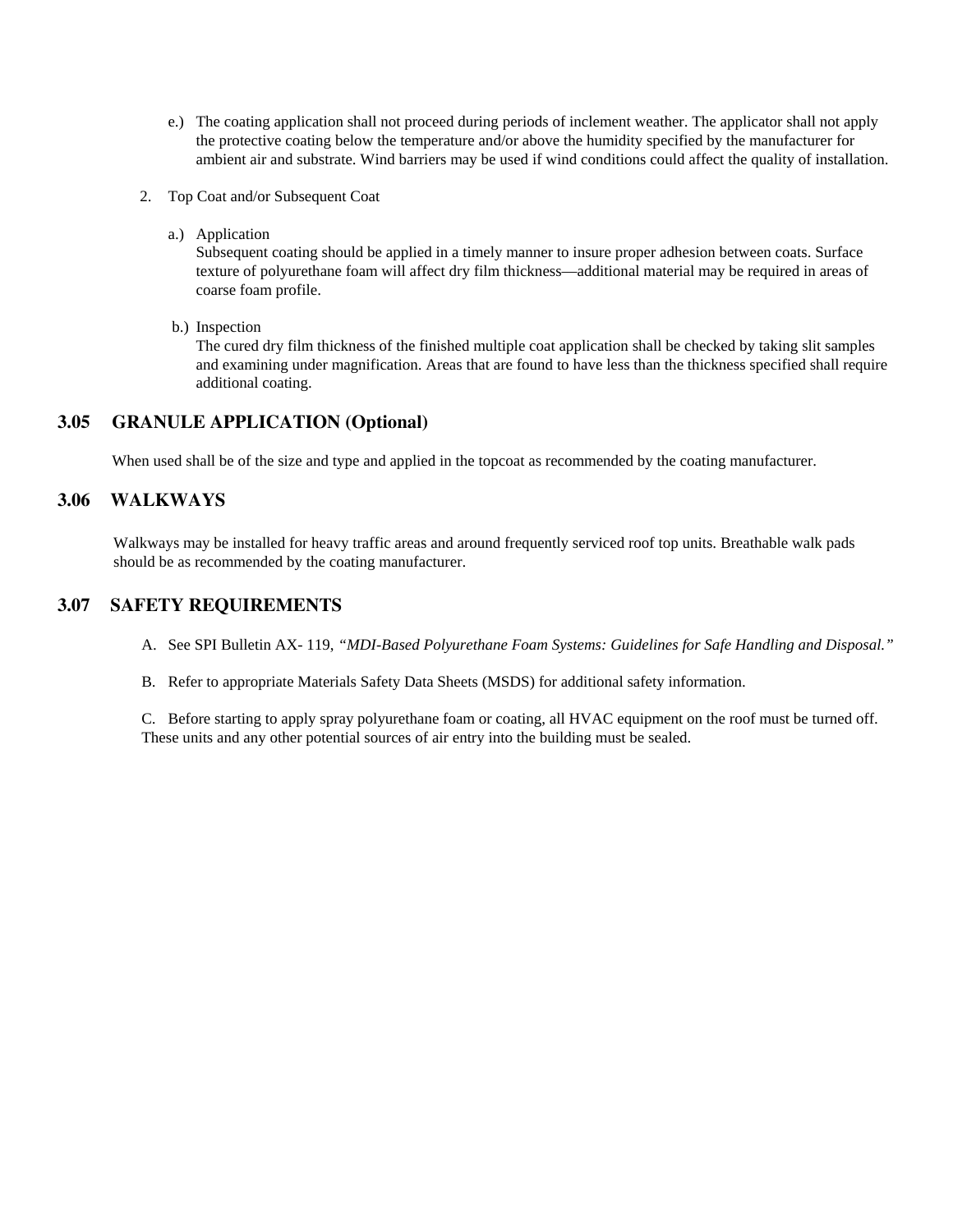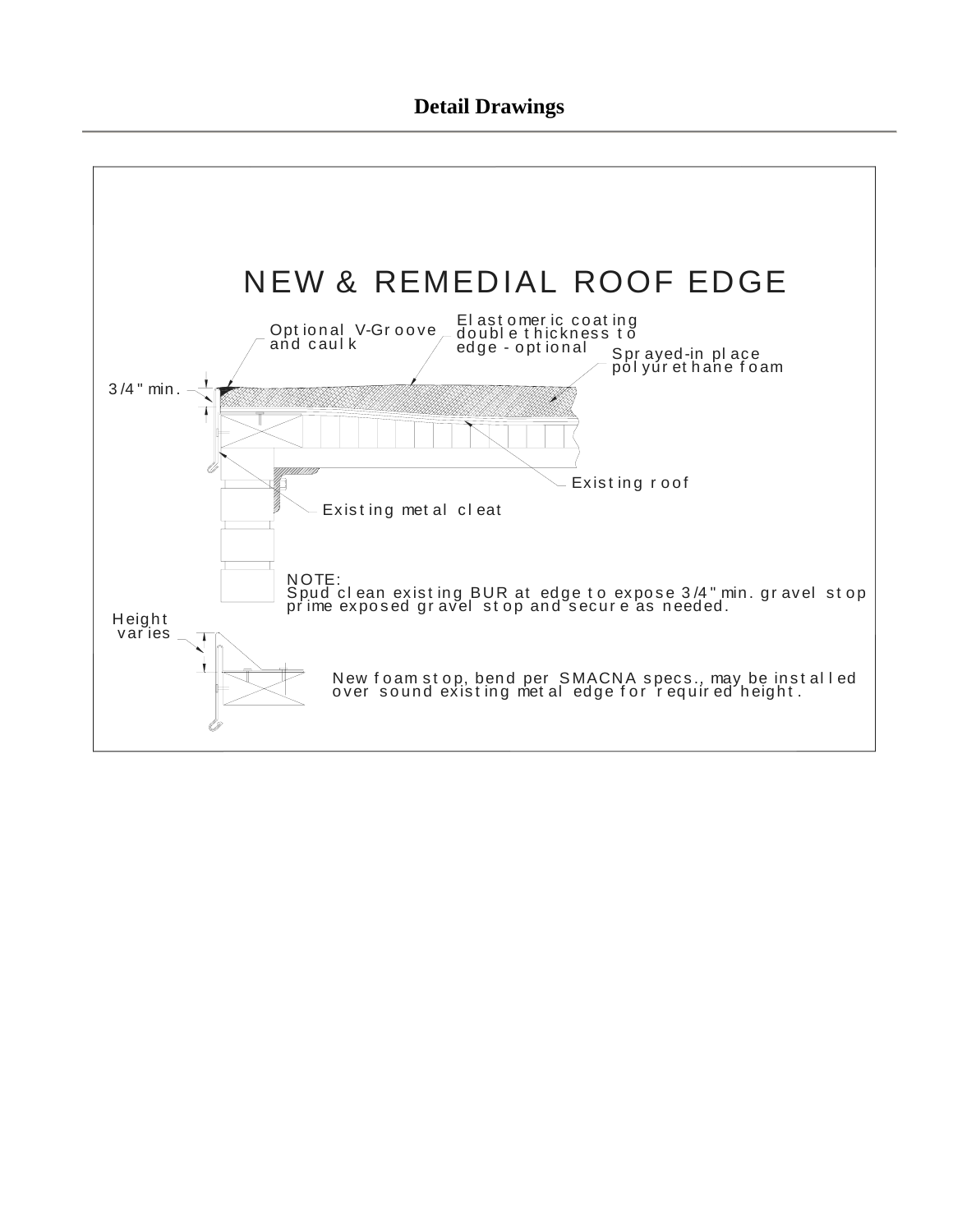

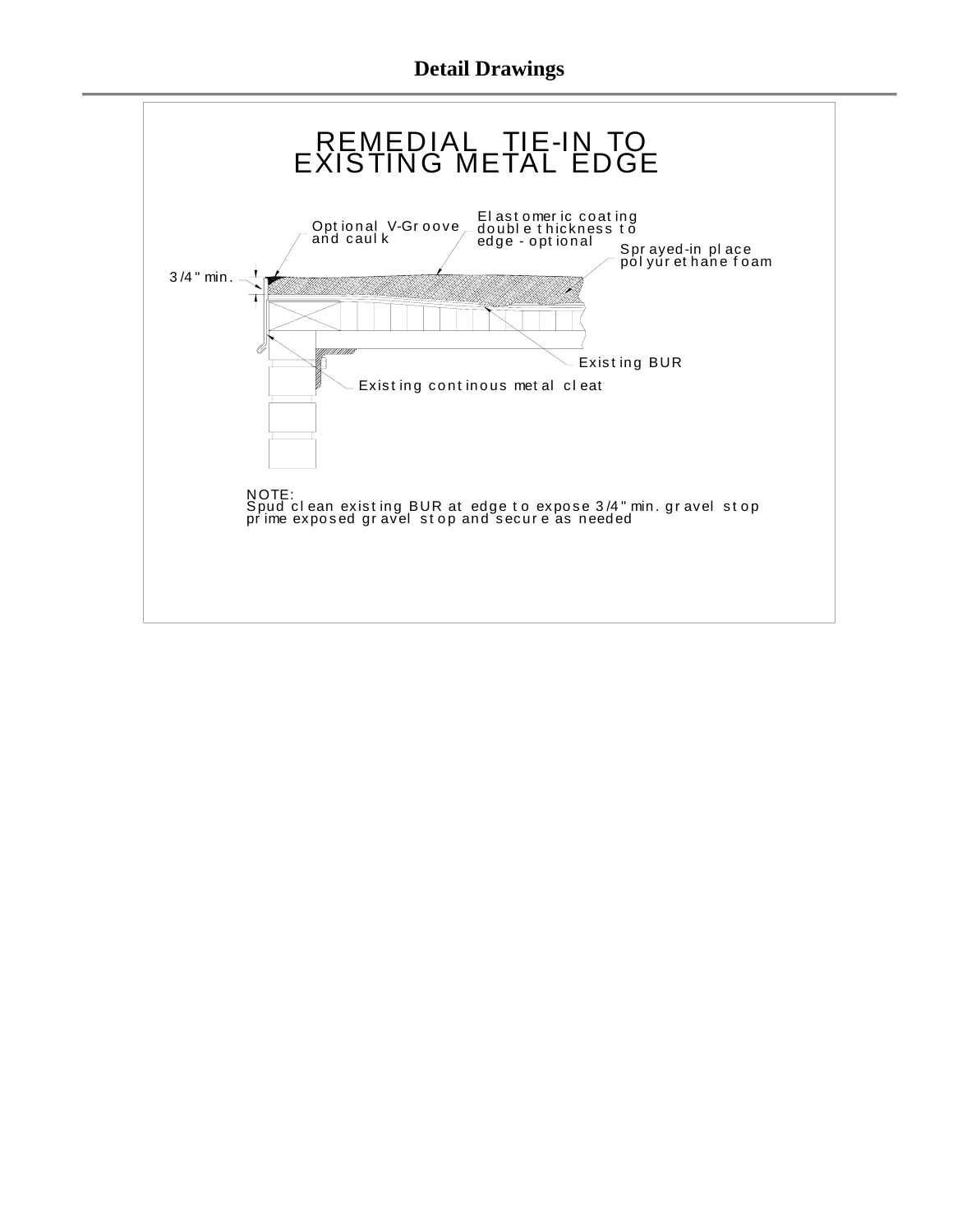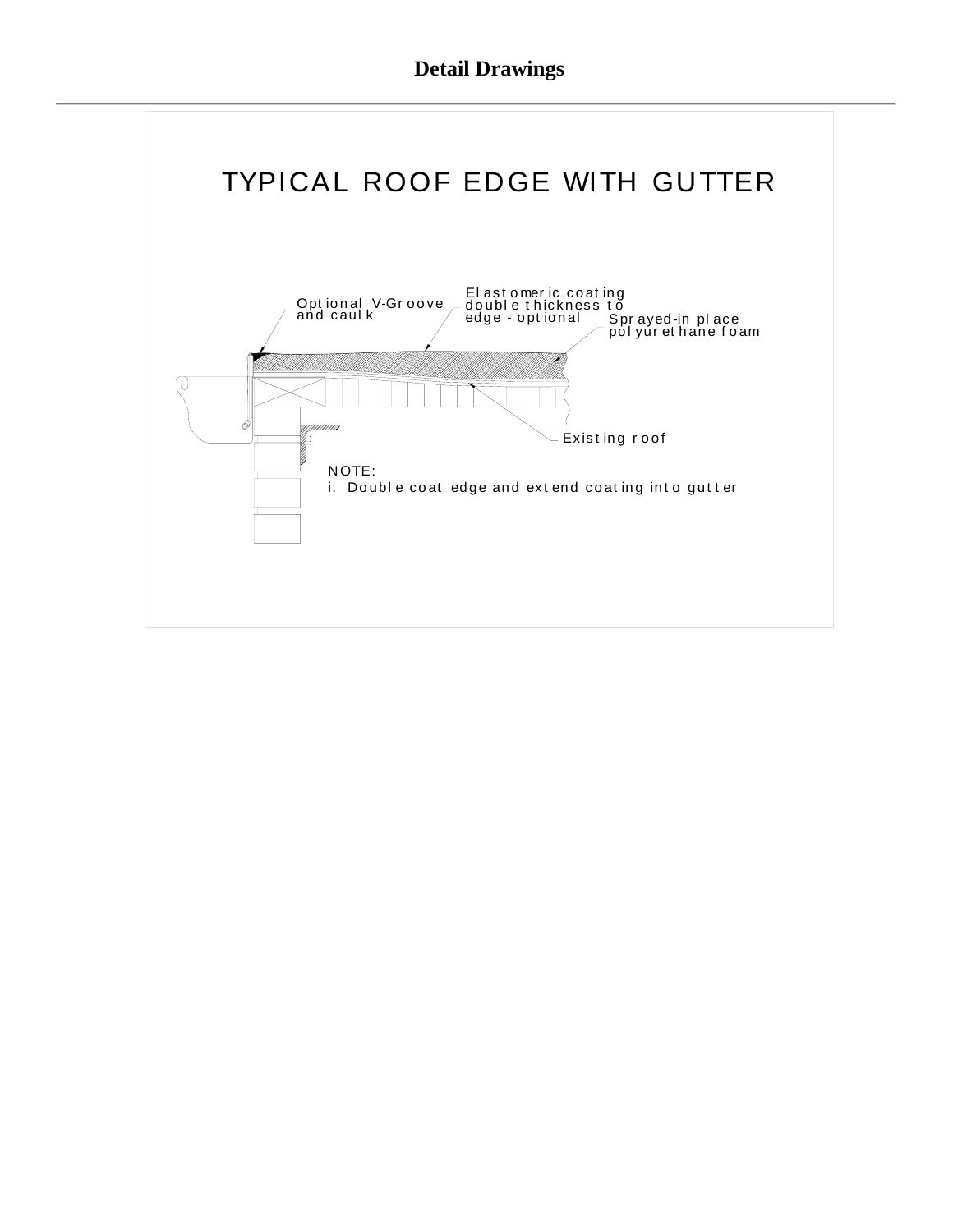## **Detail Drawings**

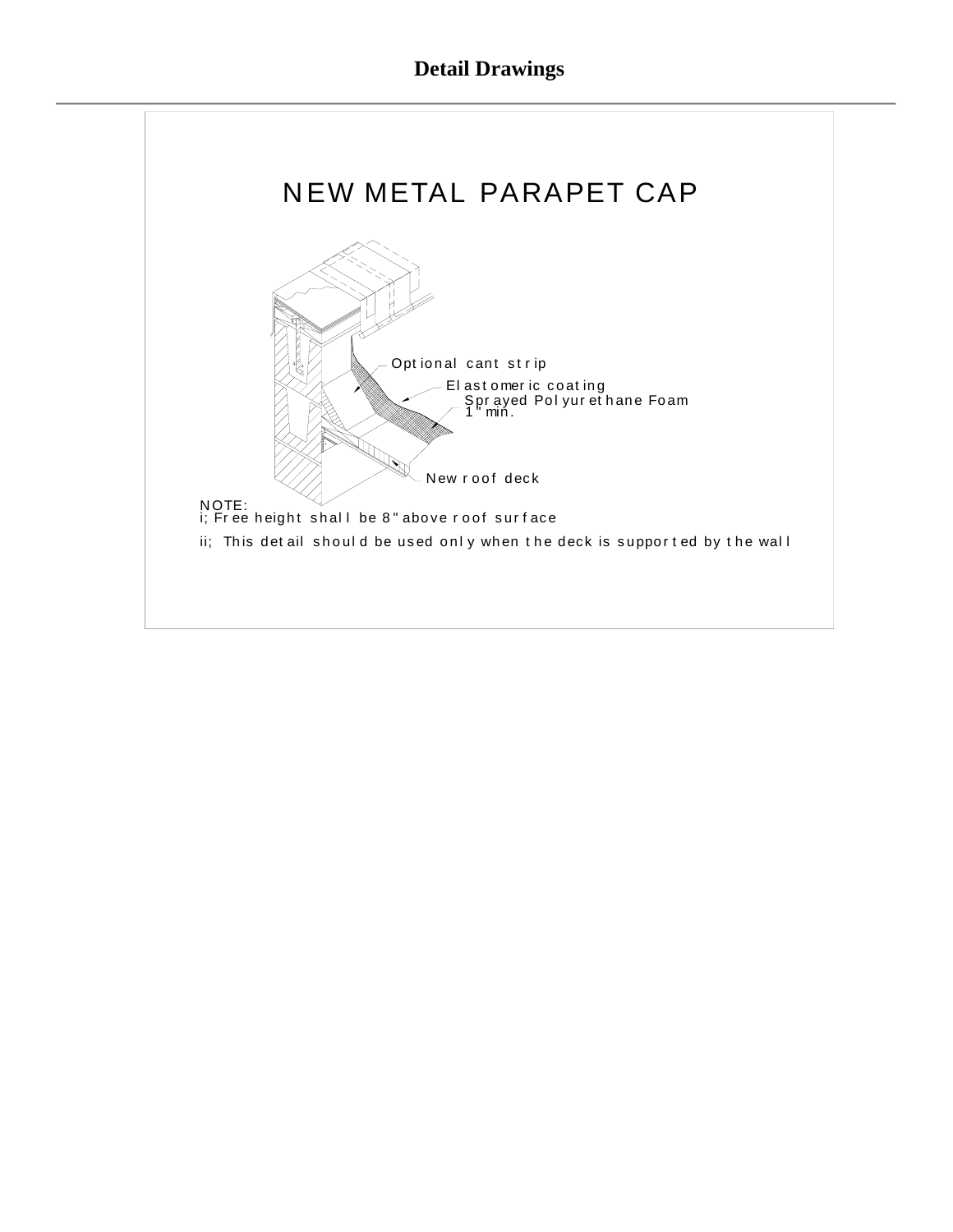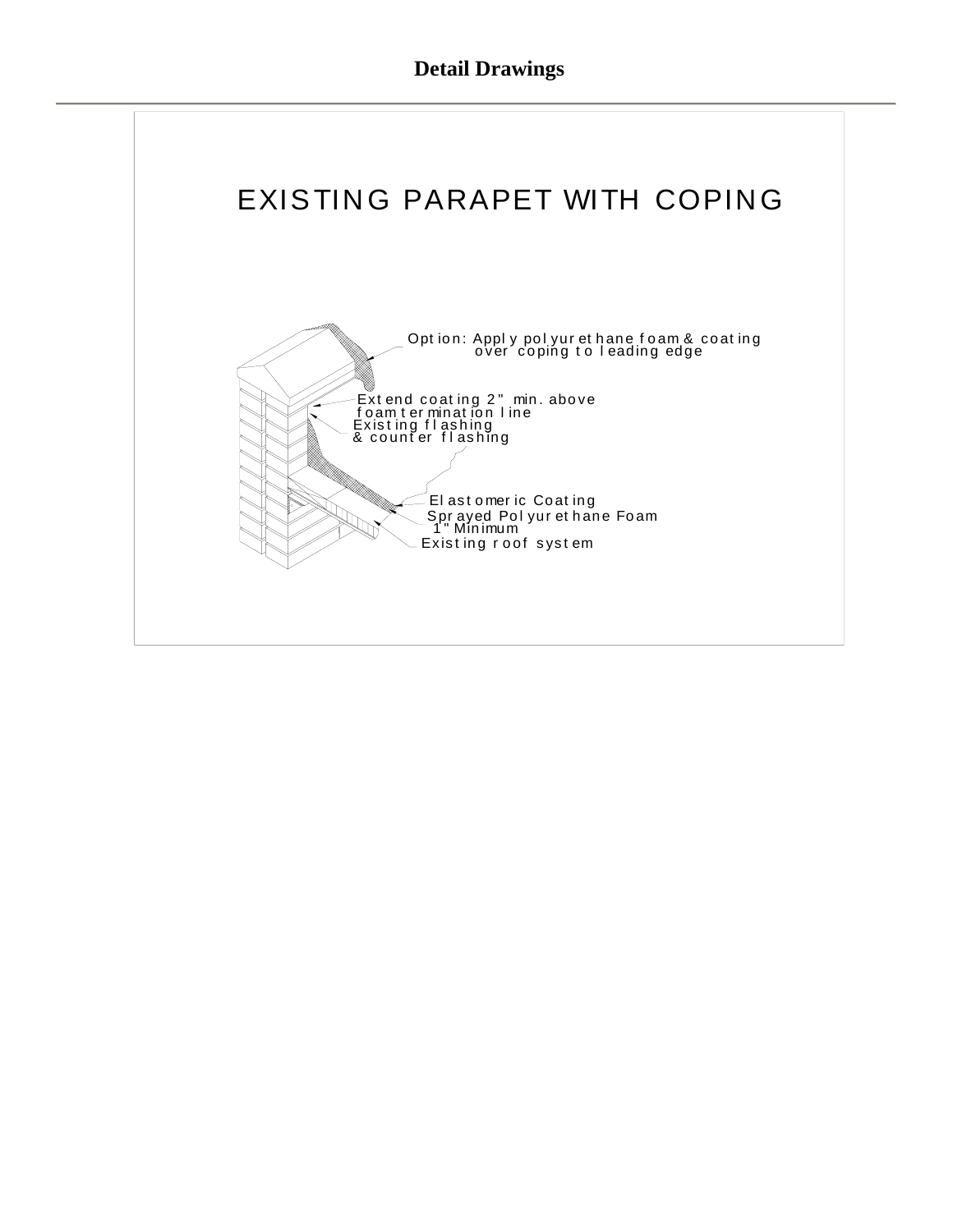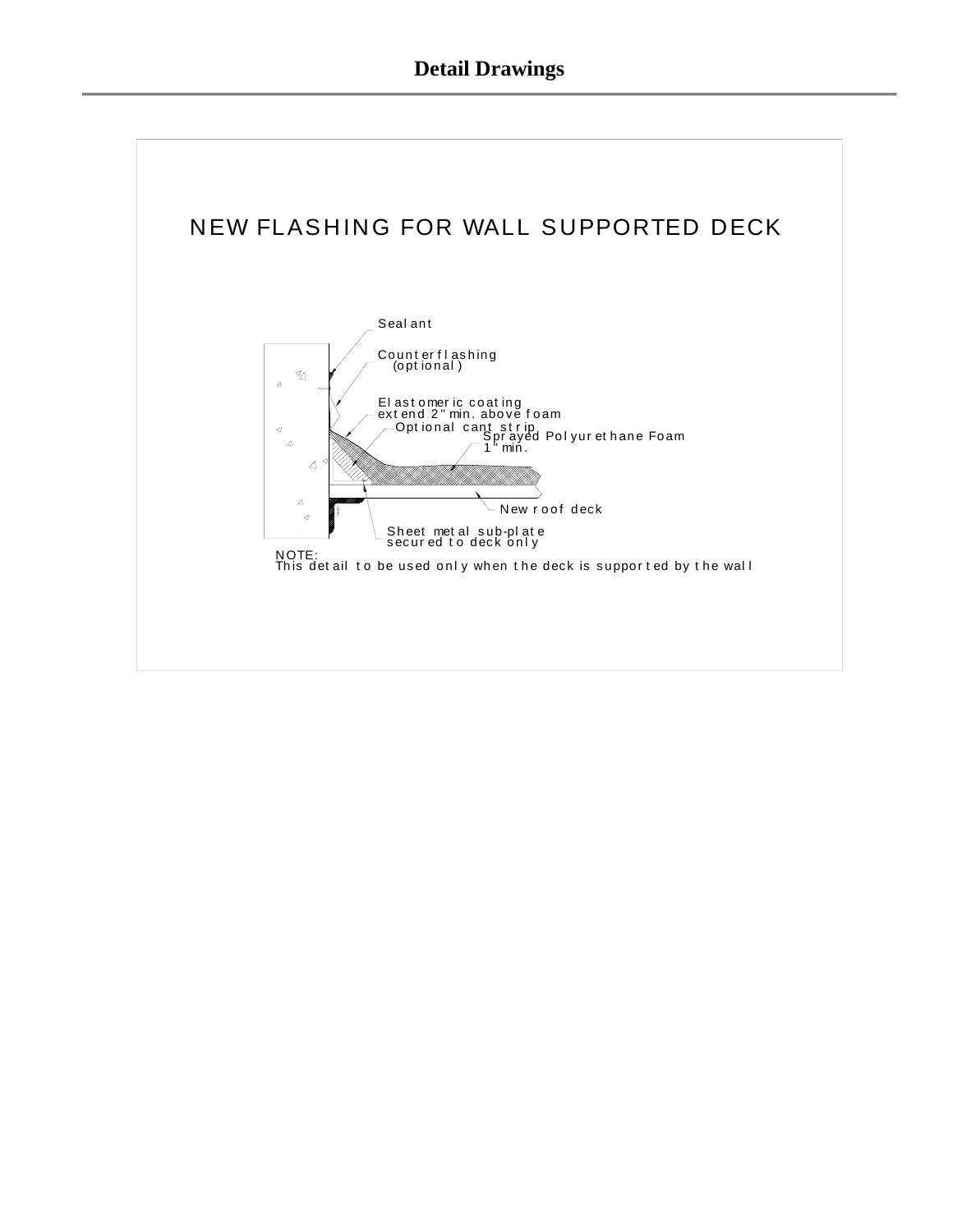**Detail Drawings** 

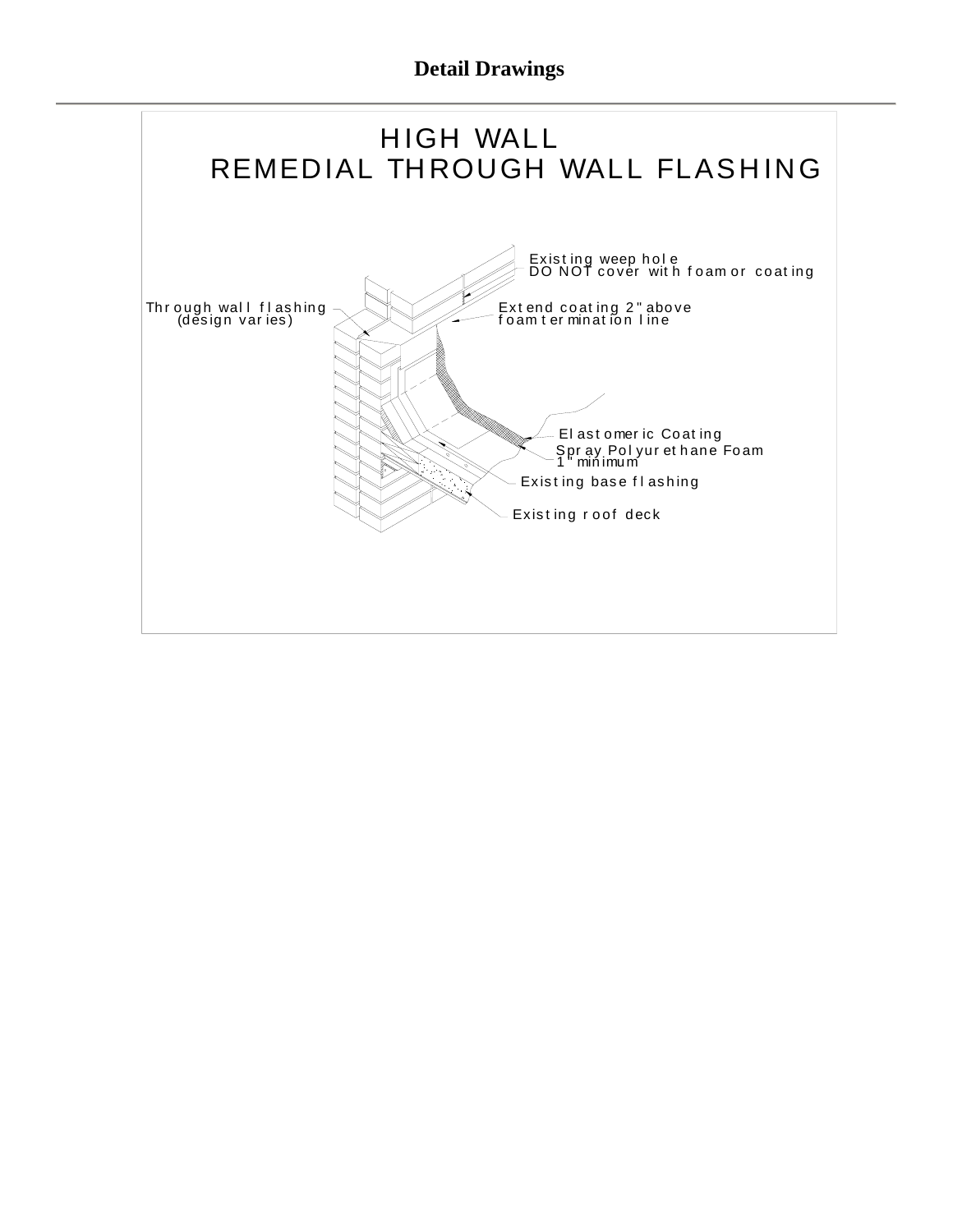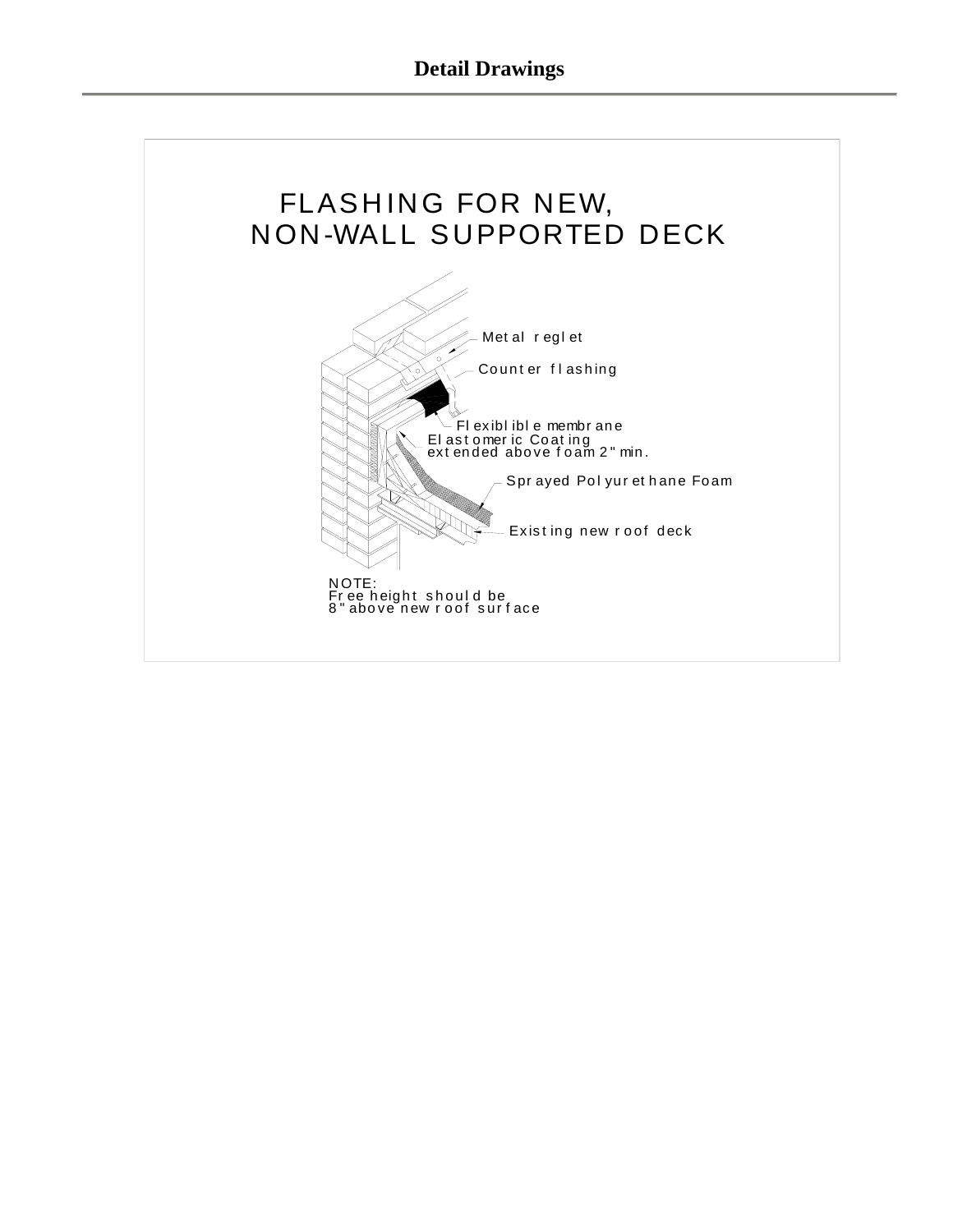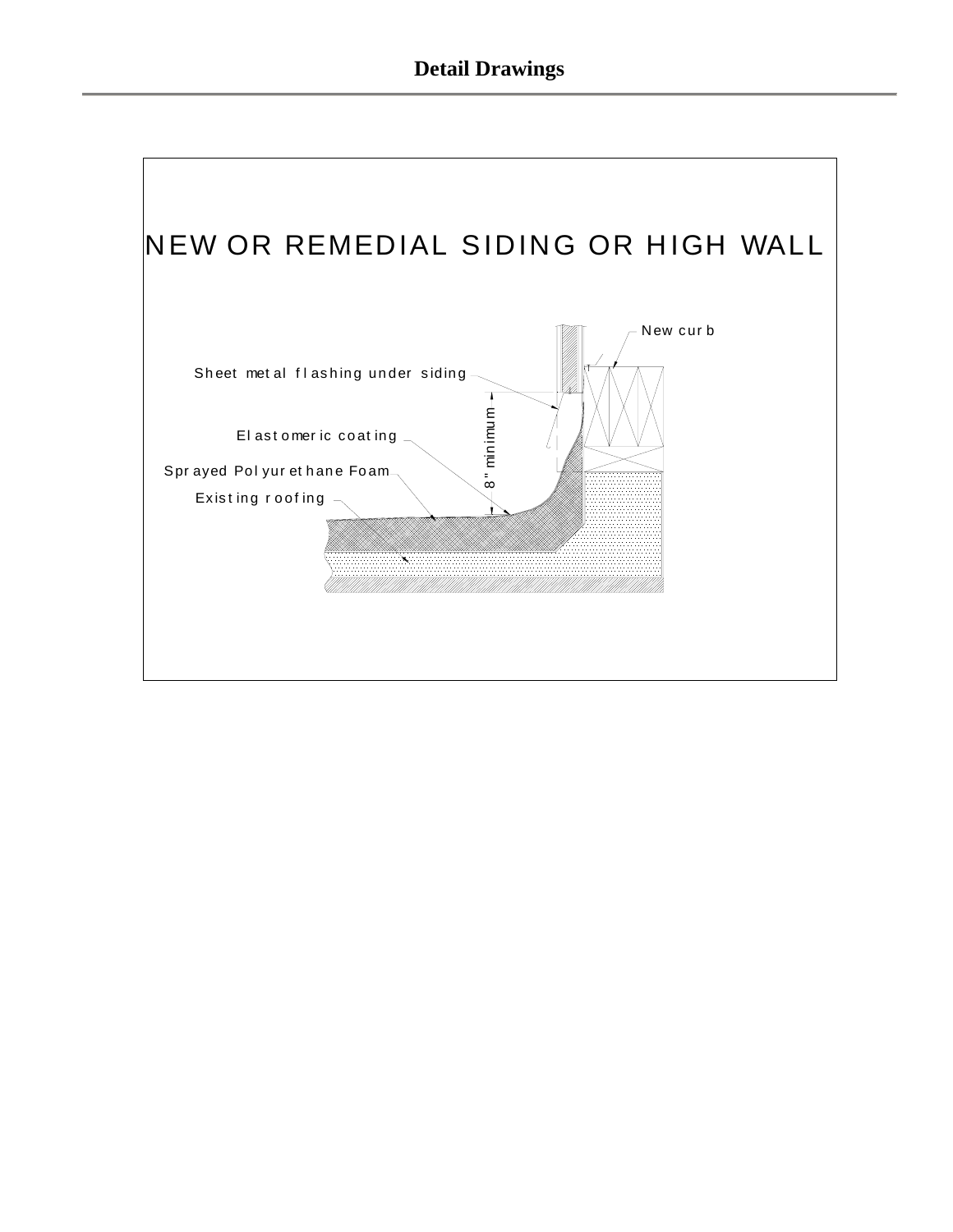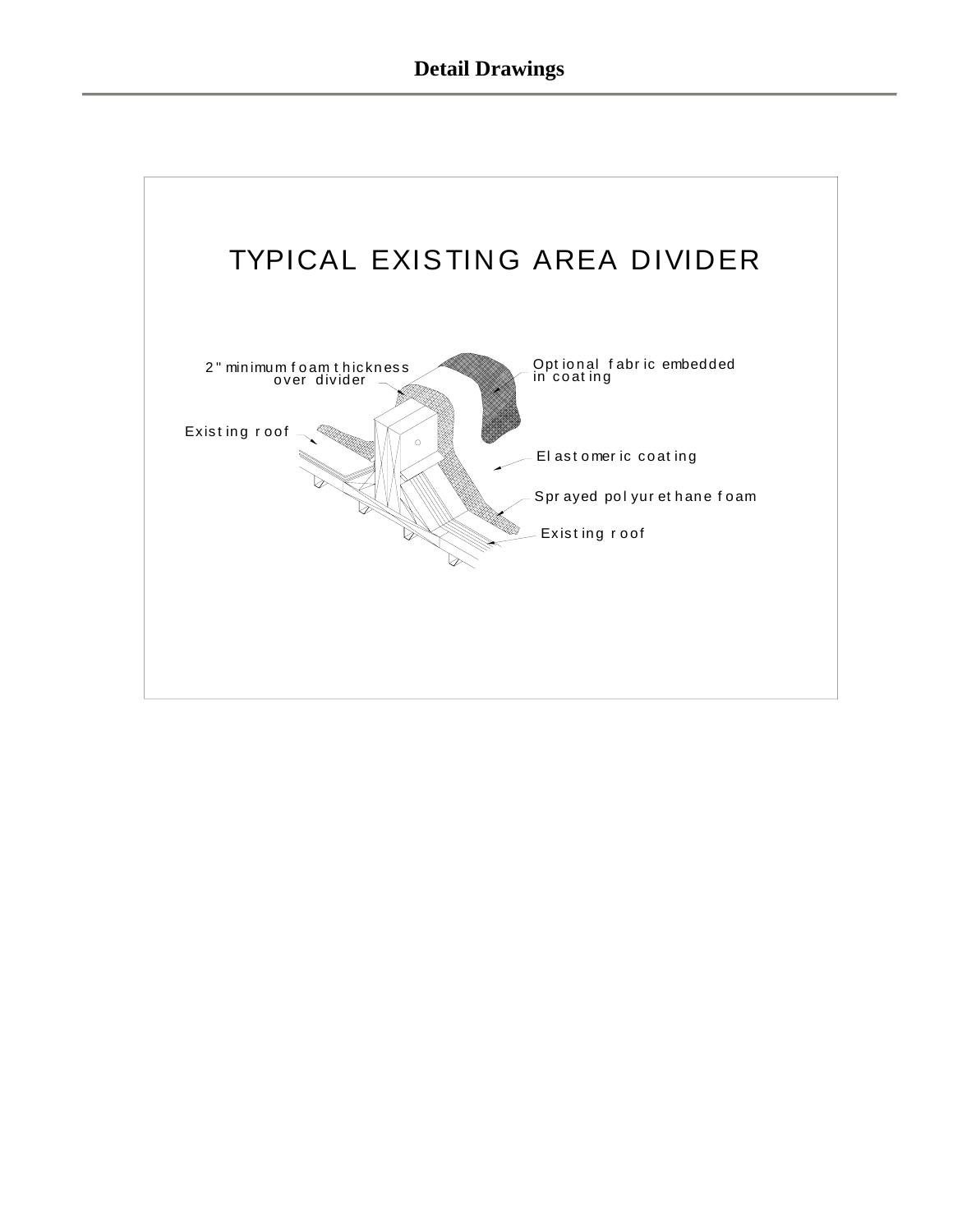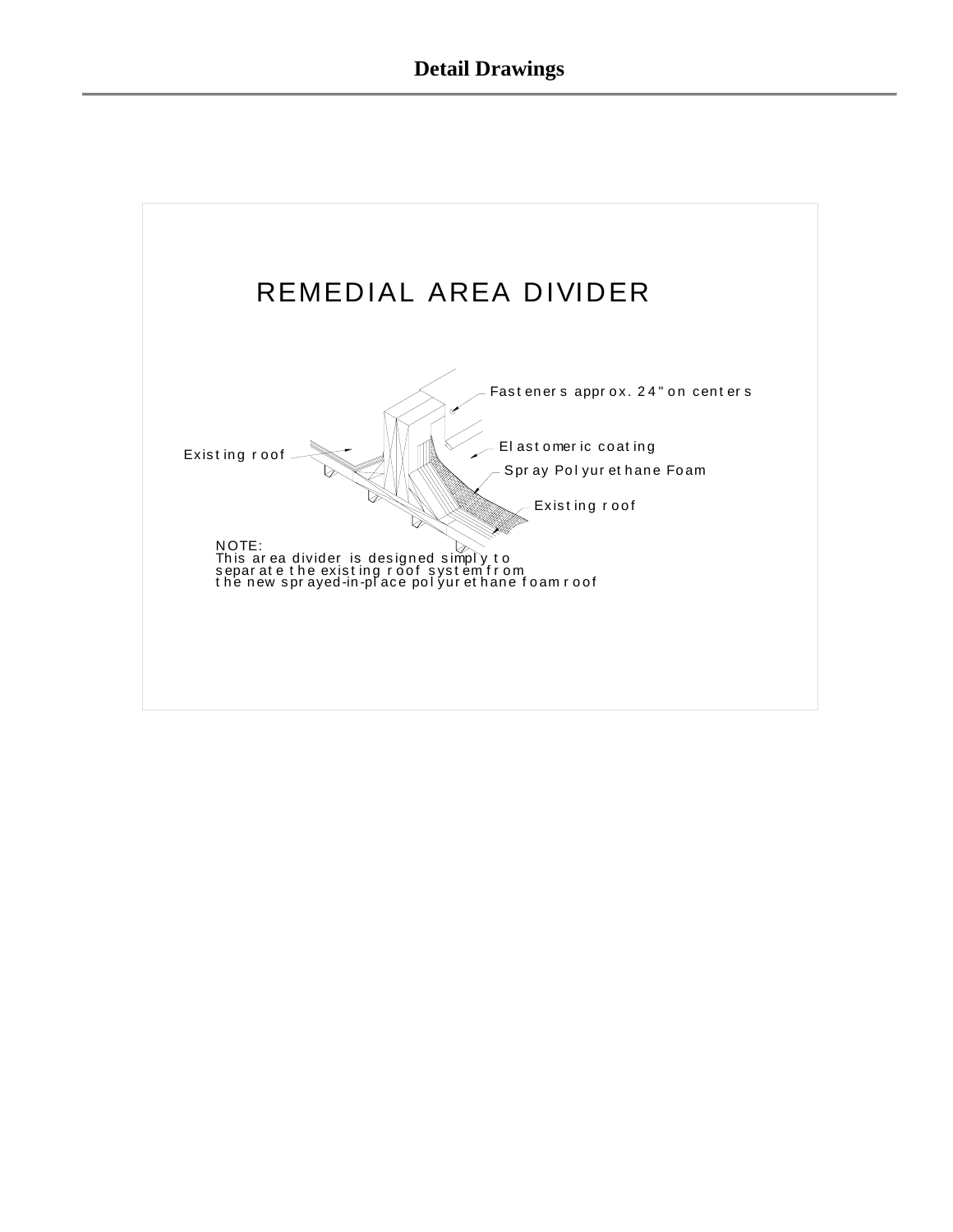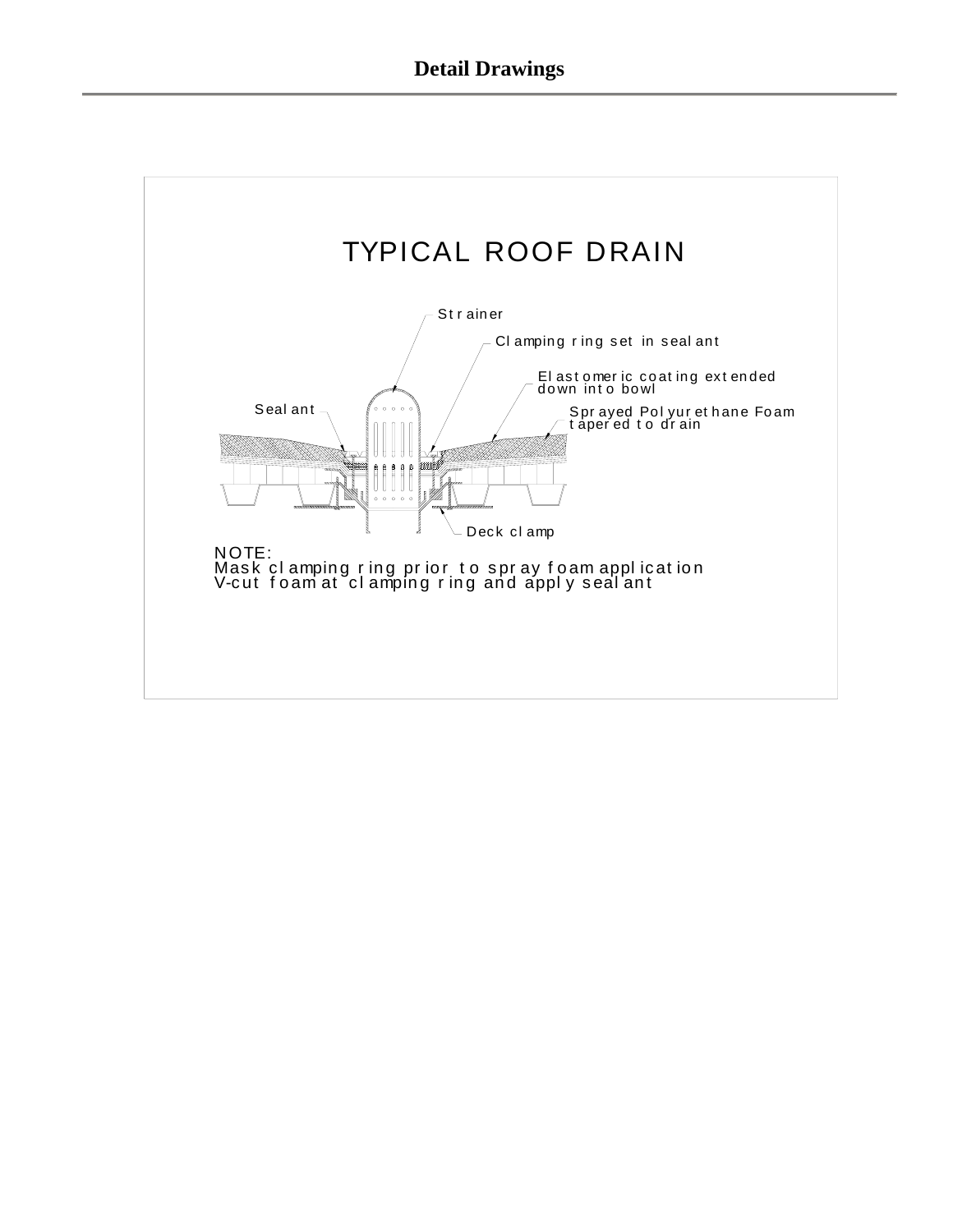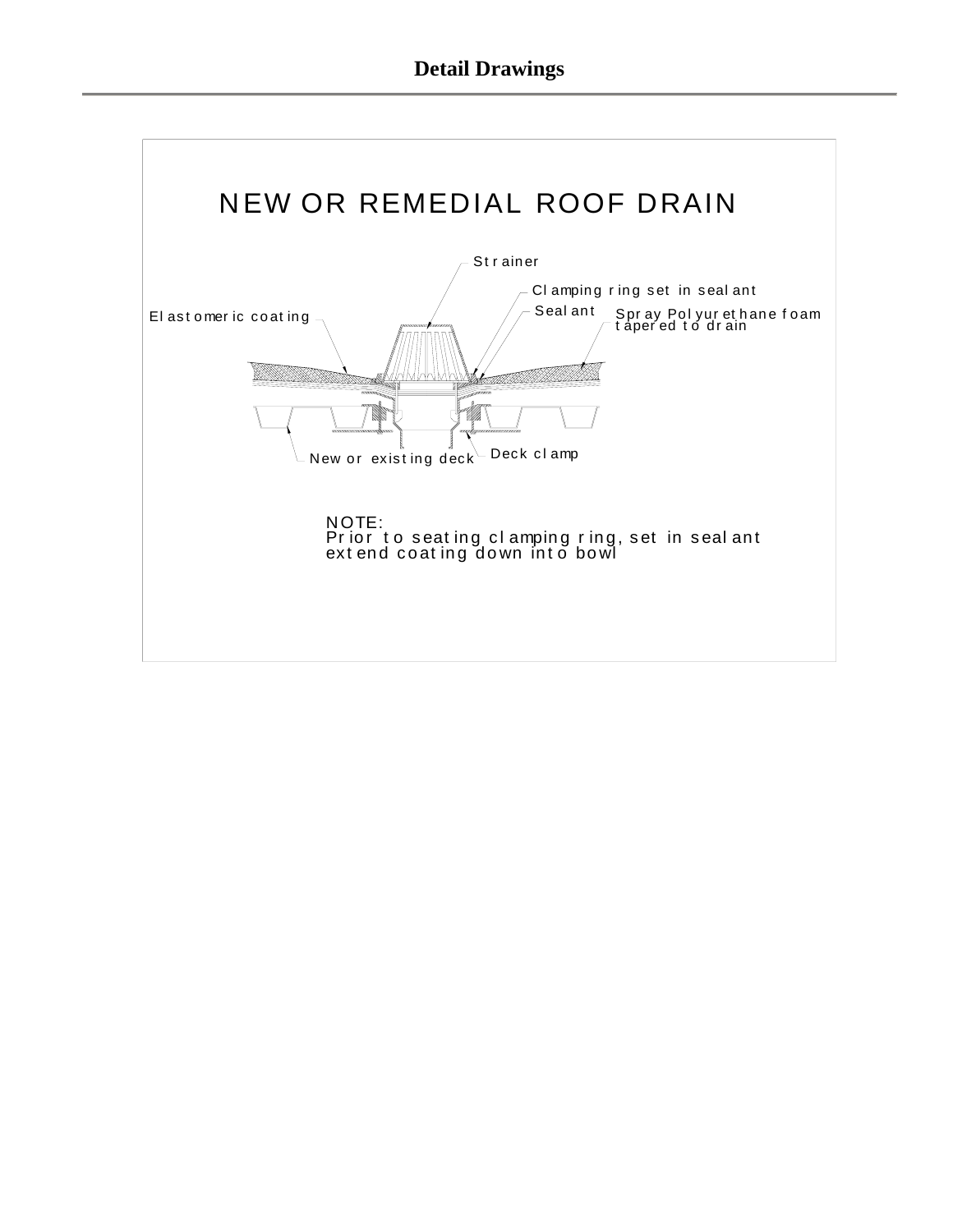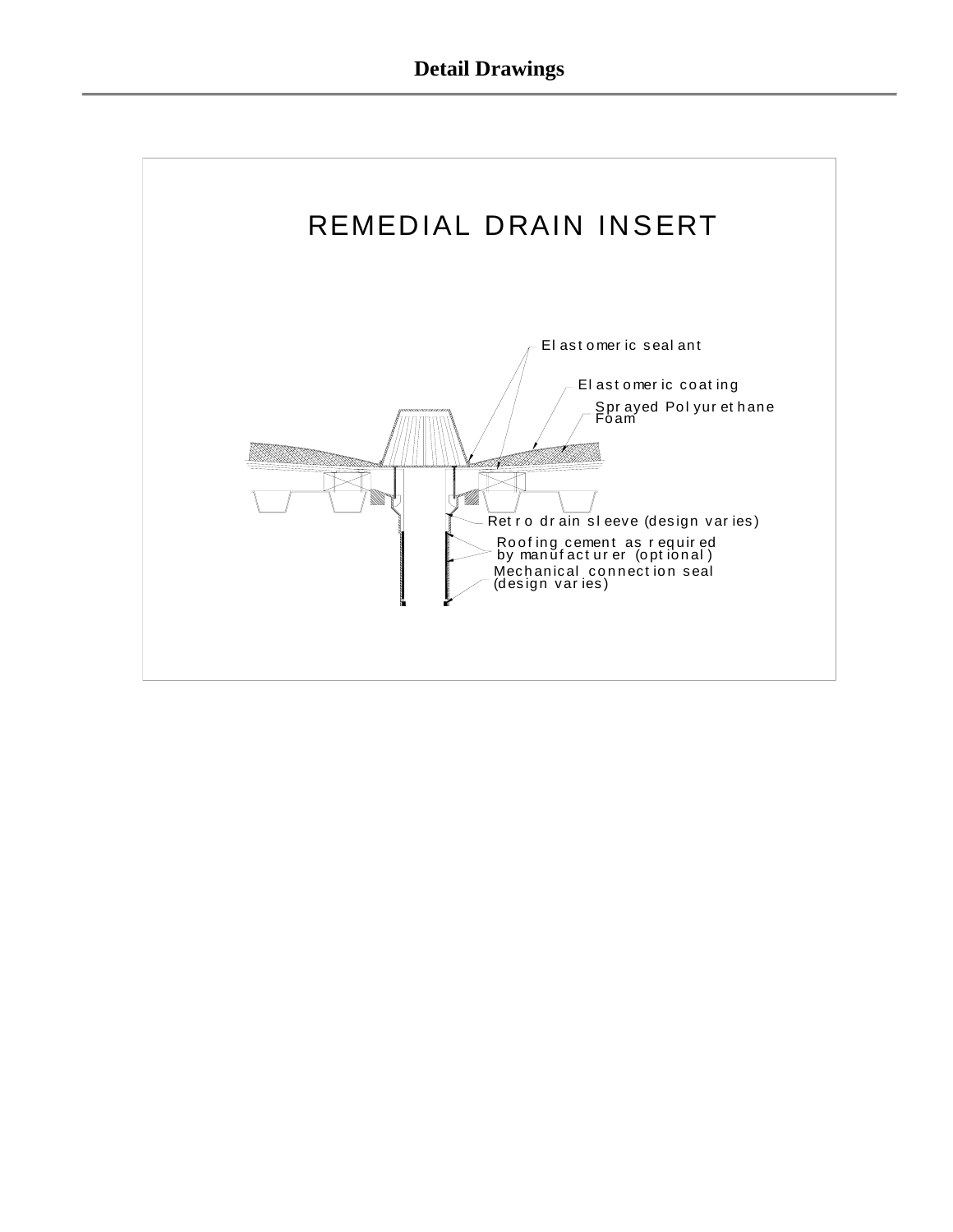## **Detail Drawings**

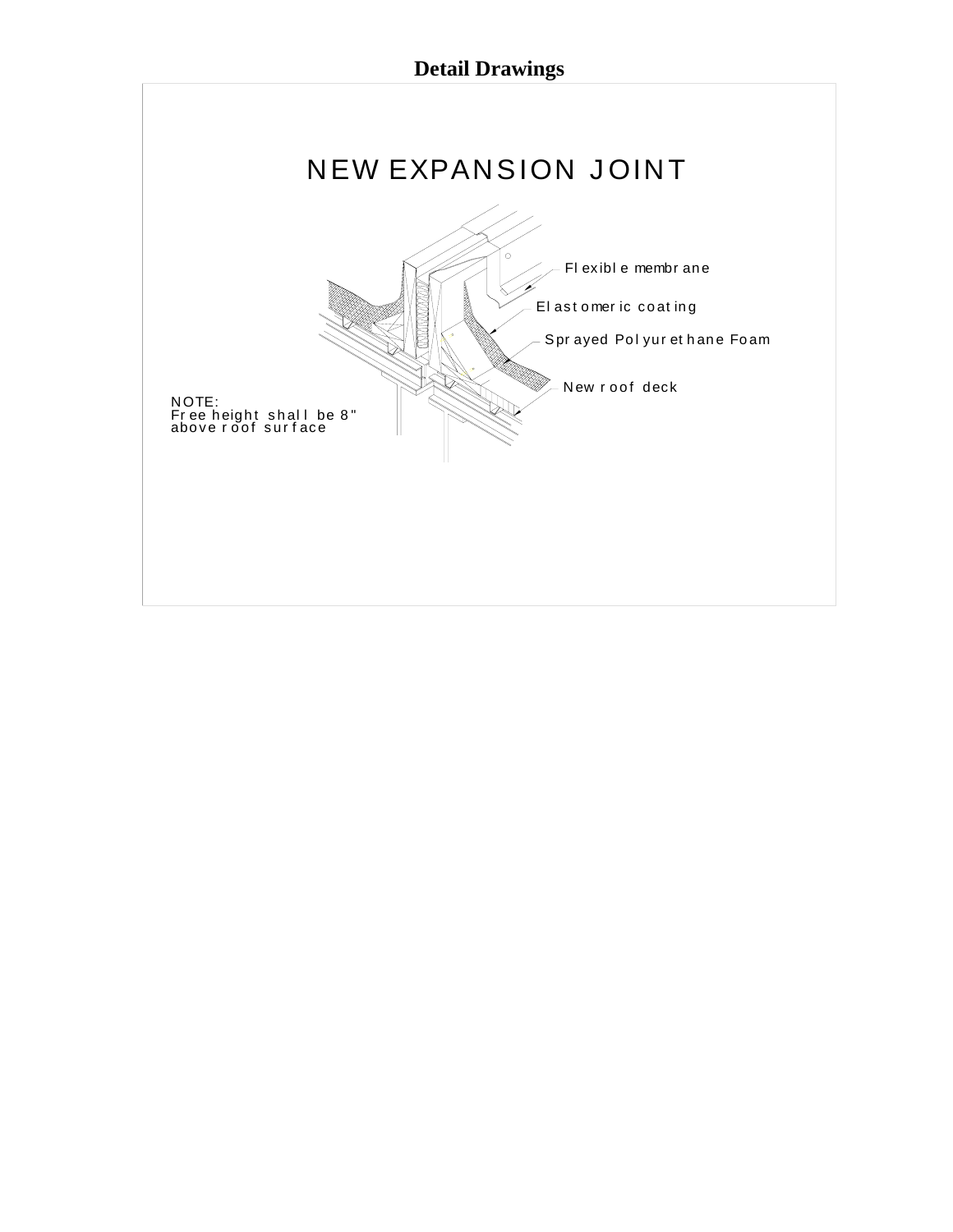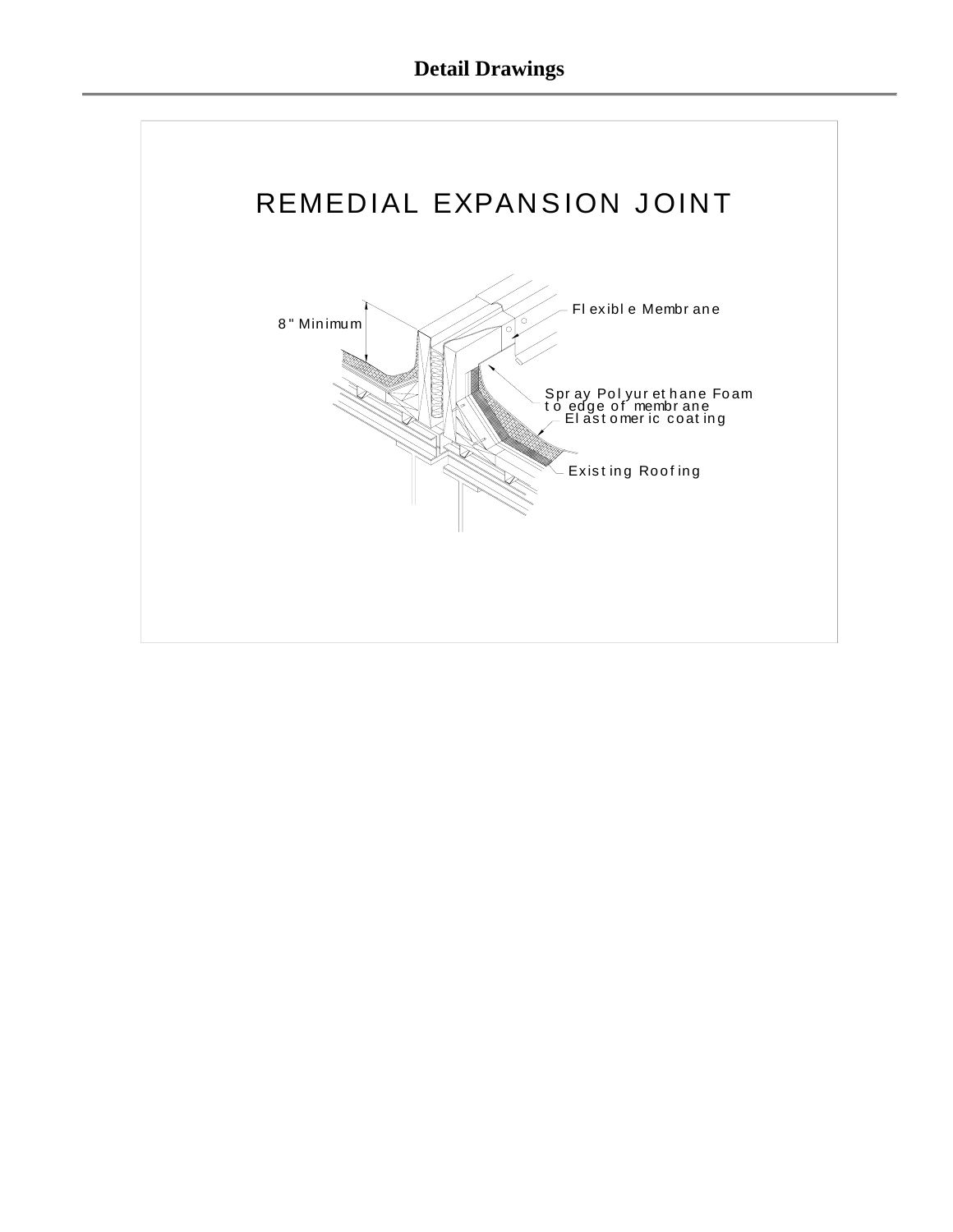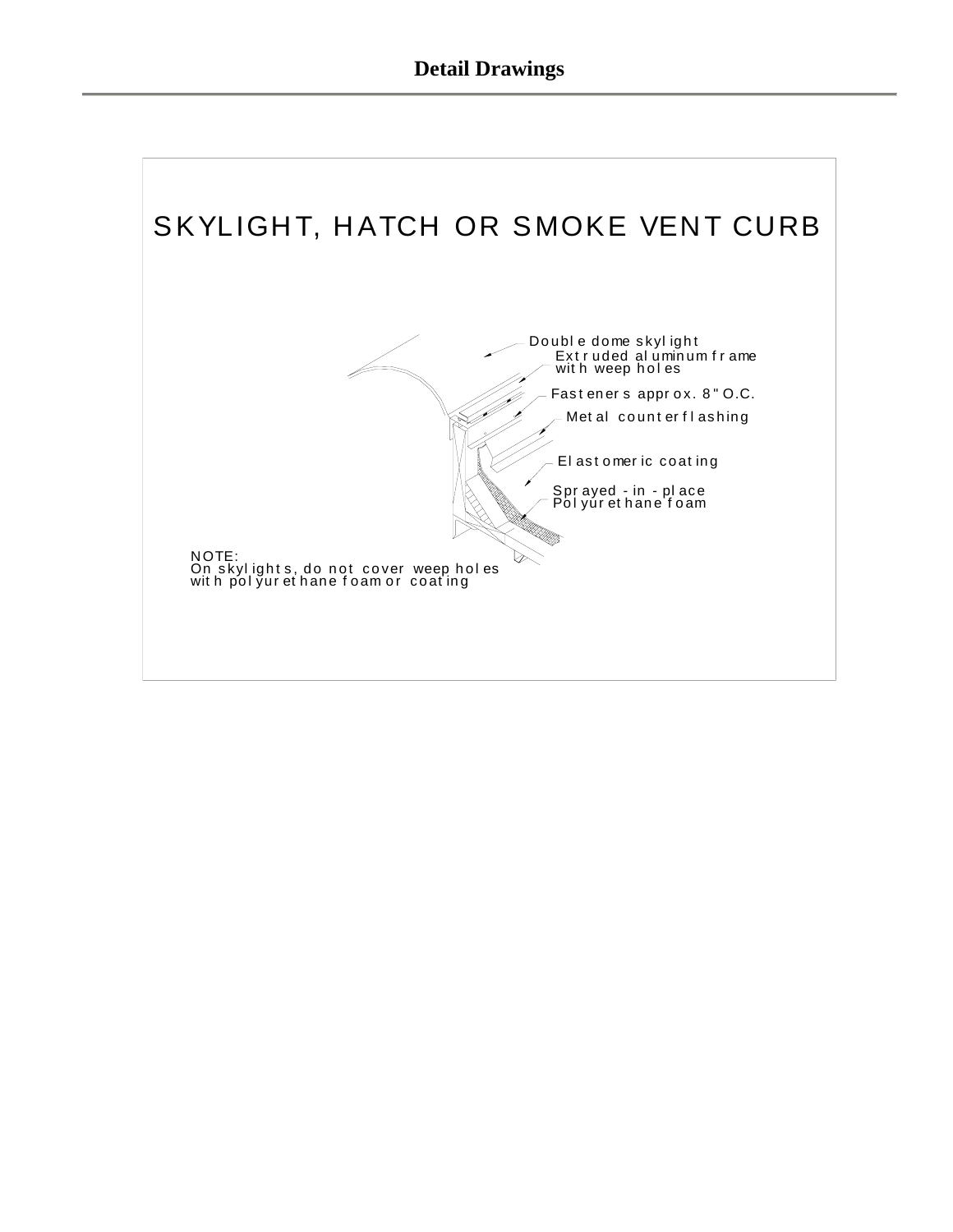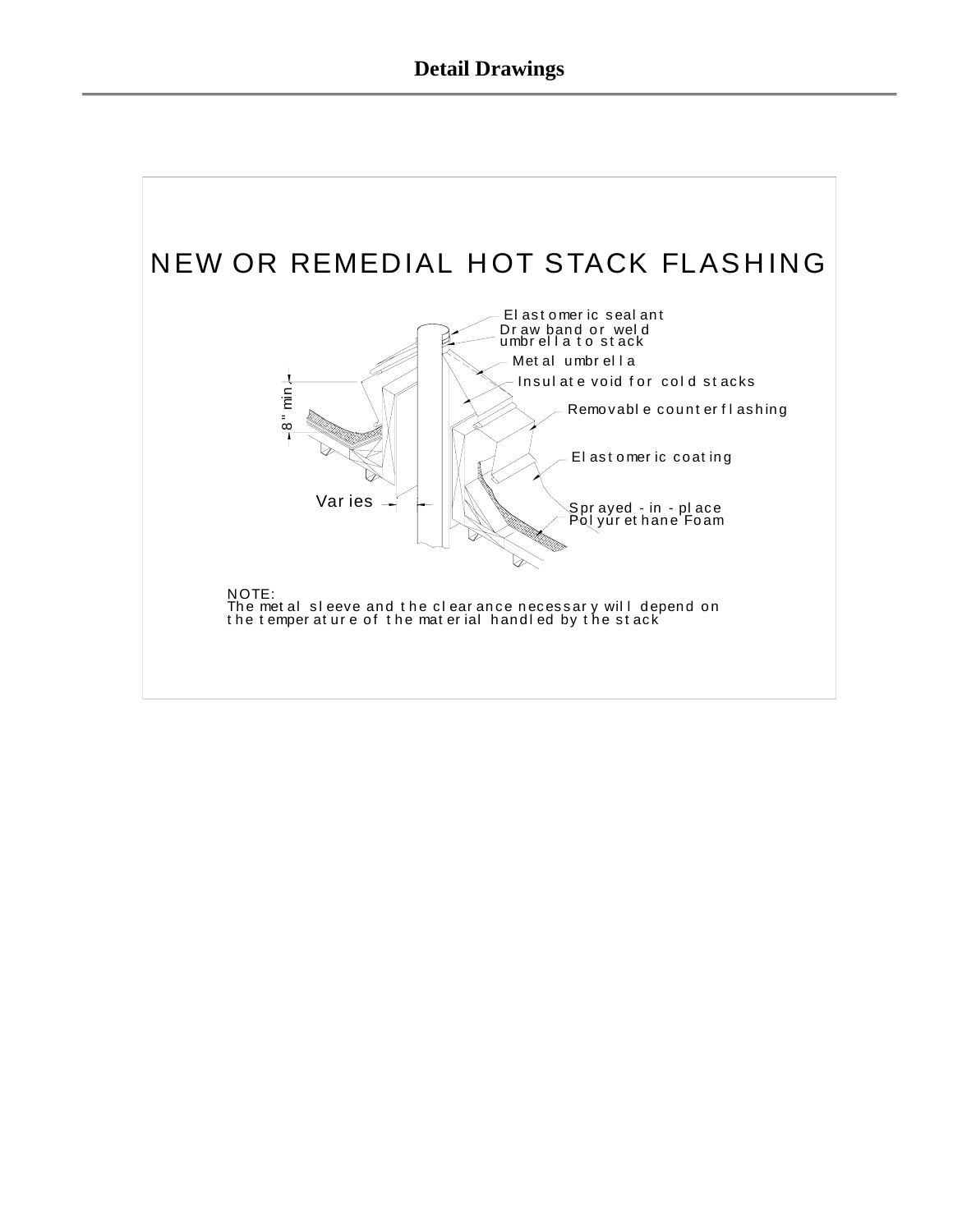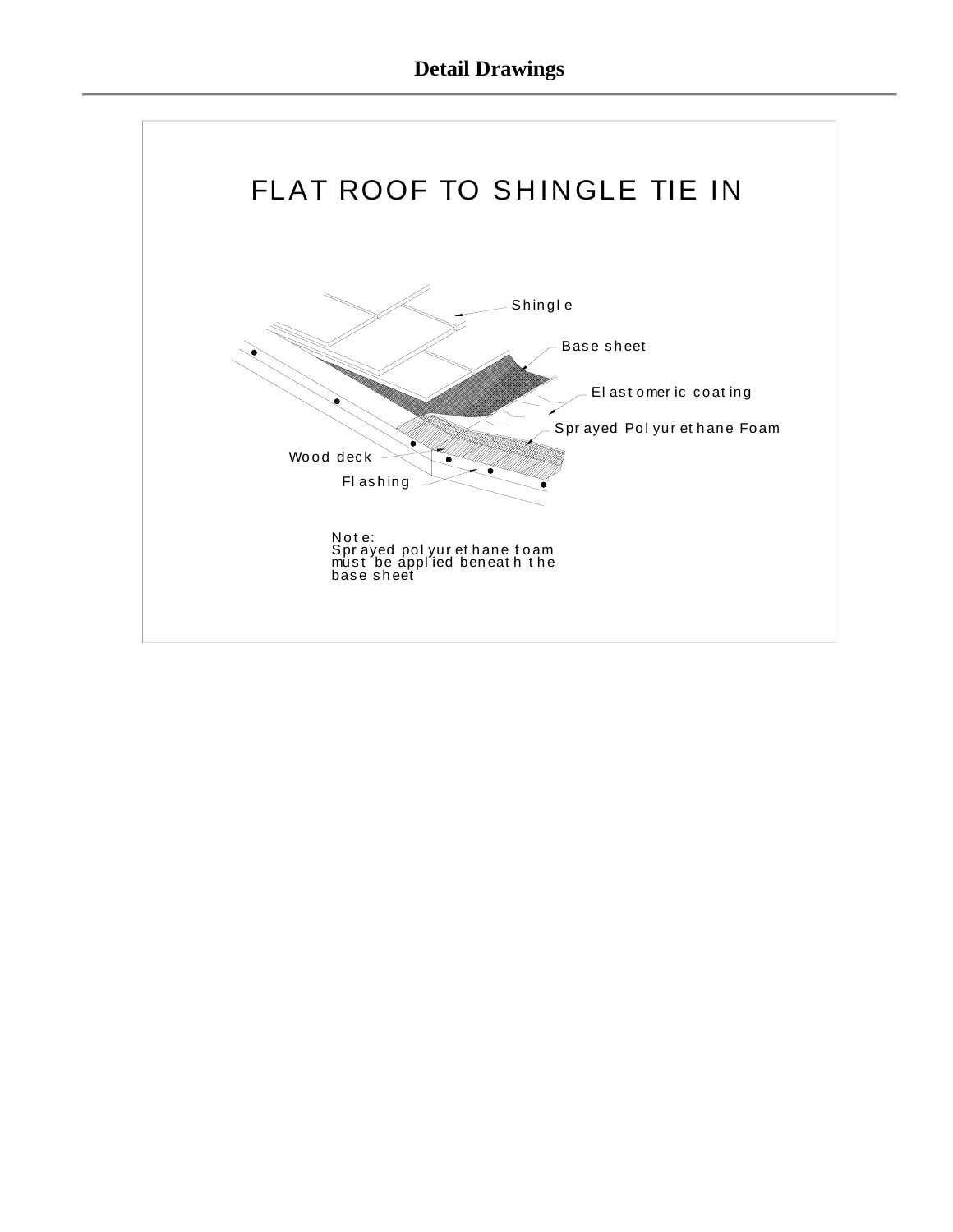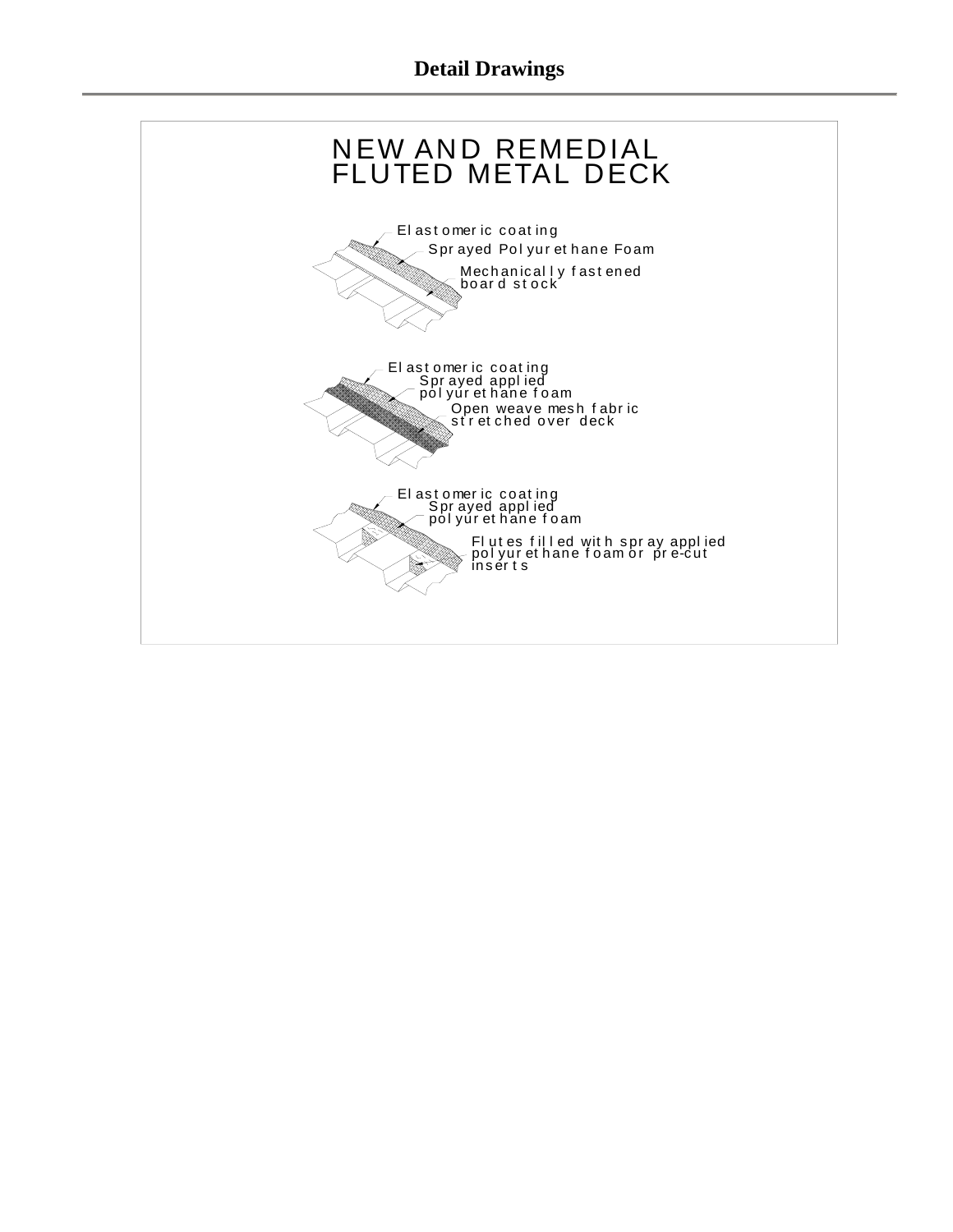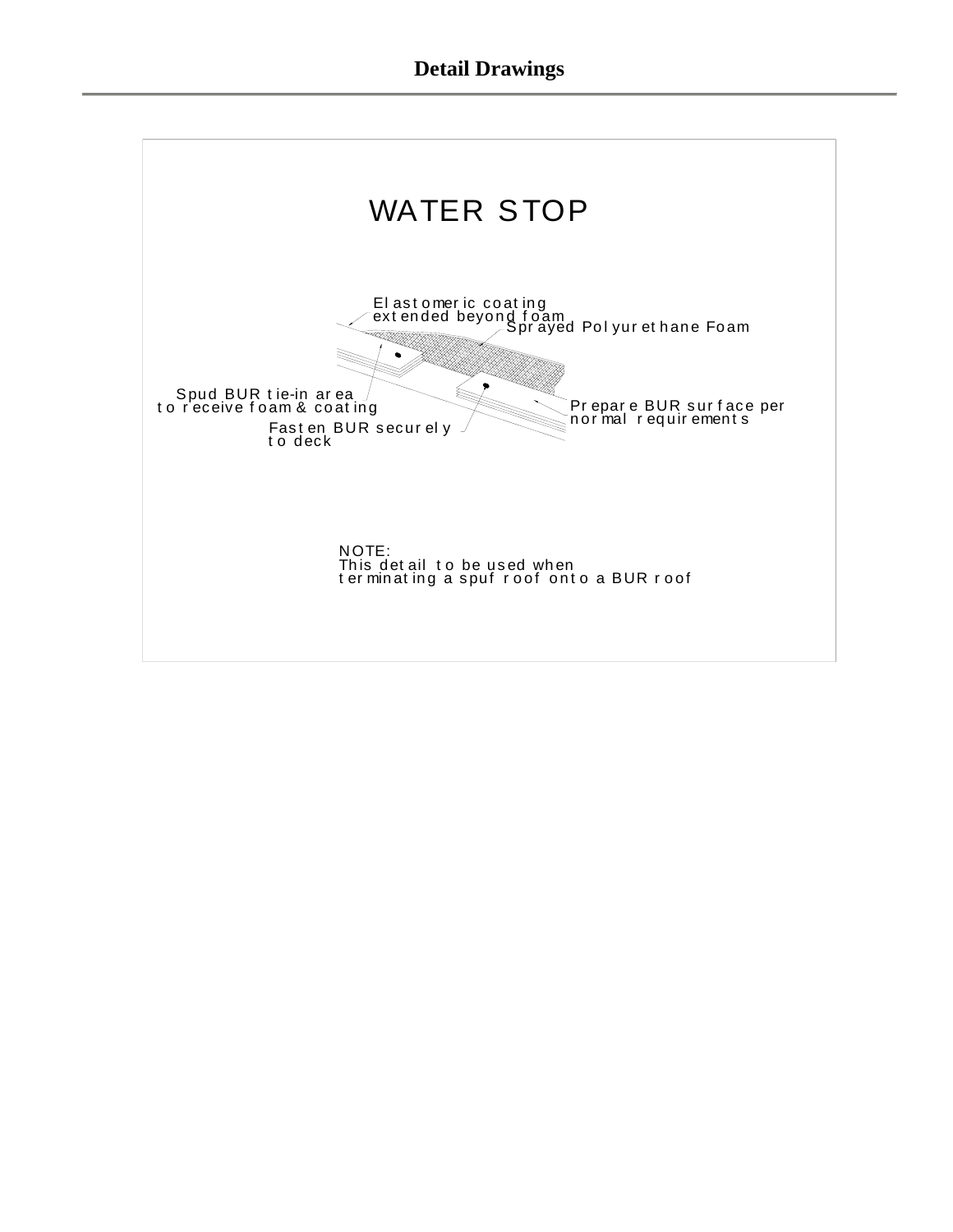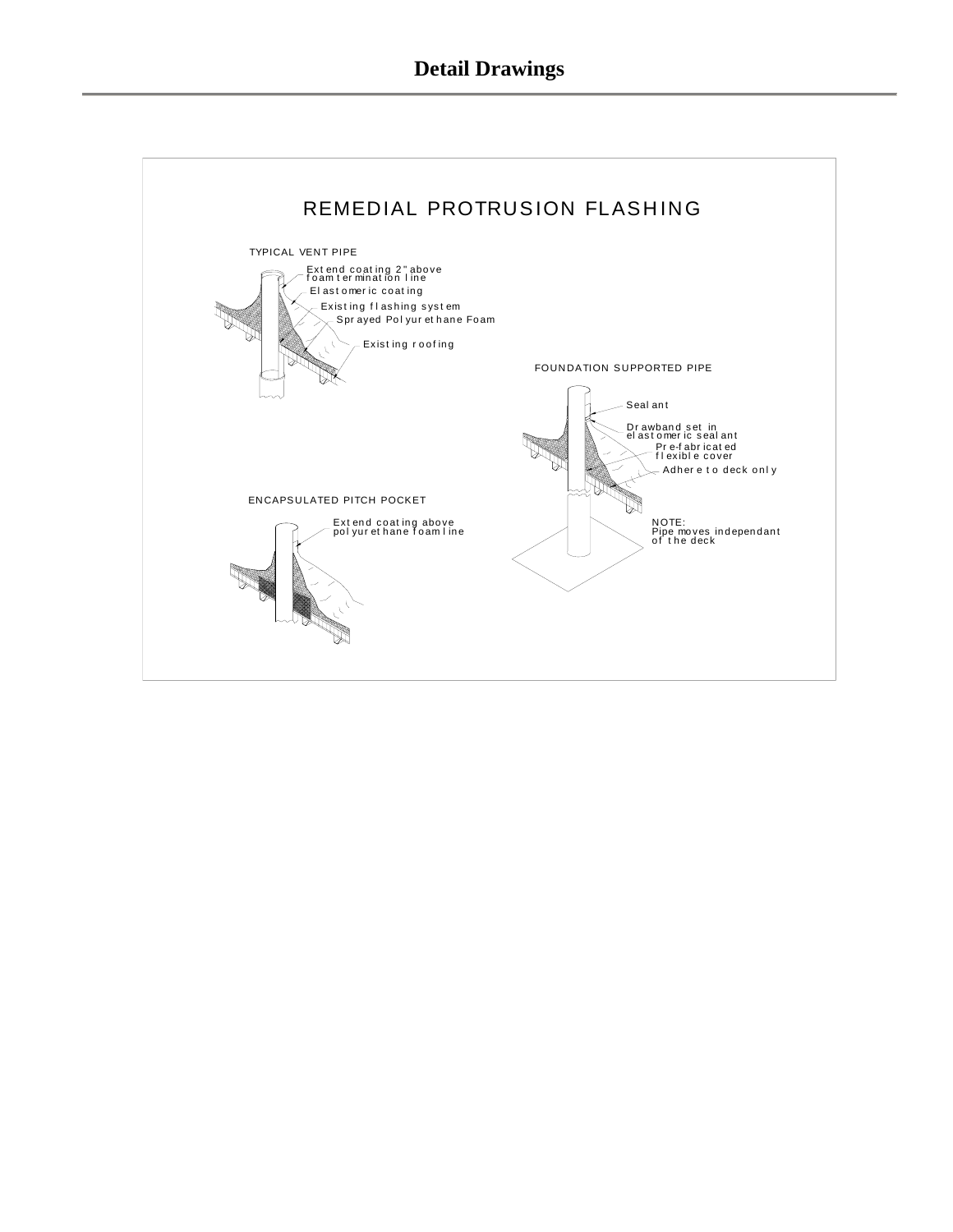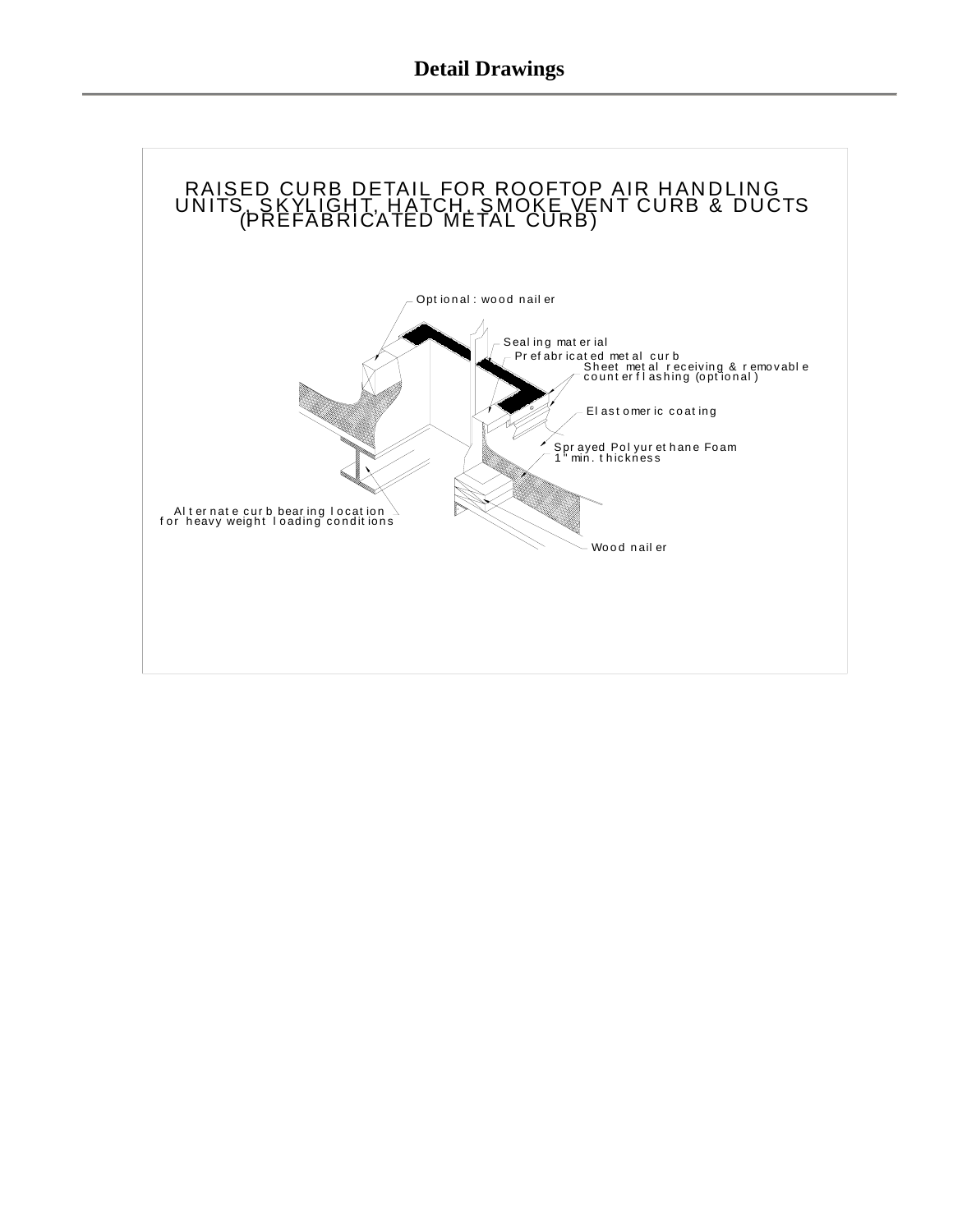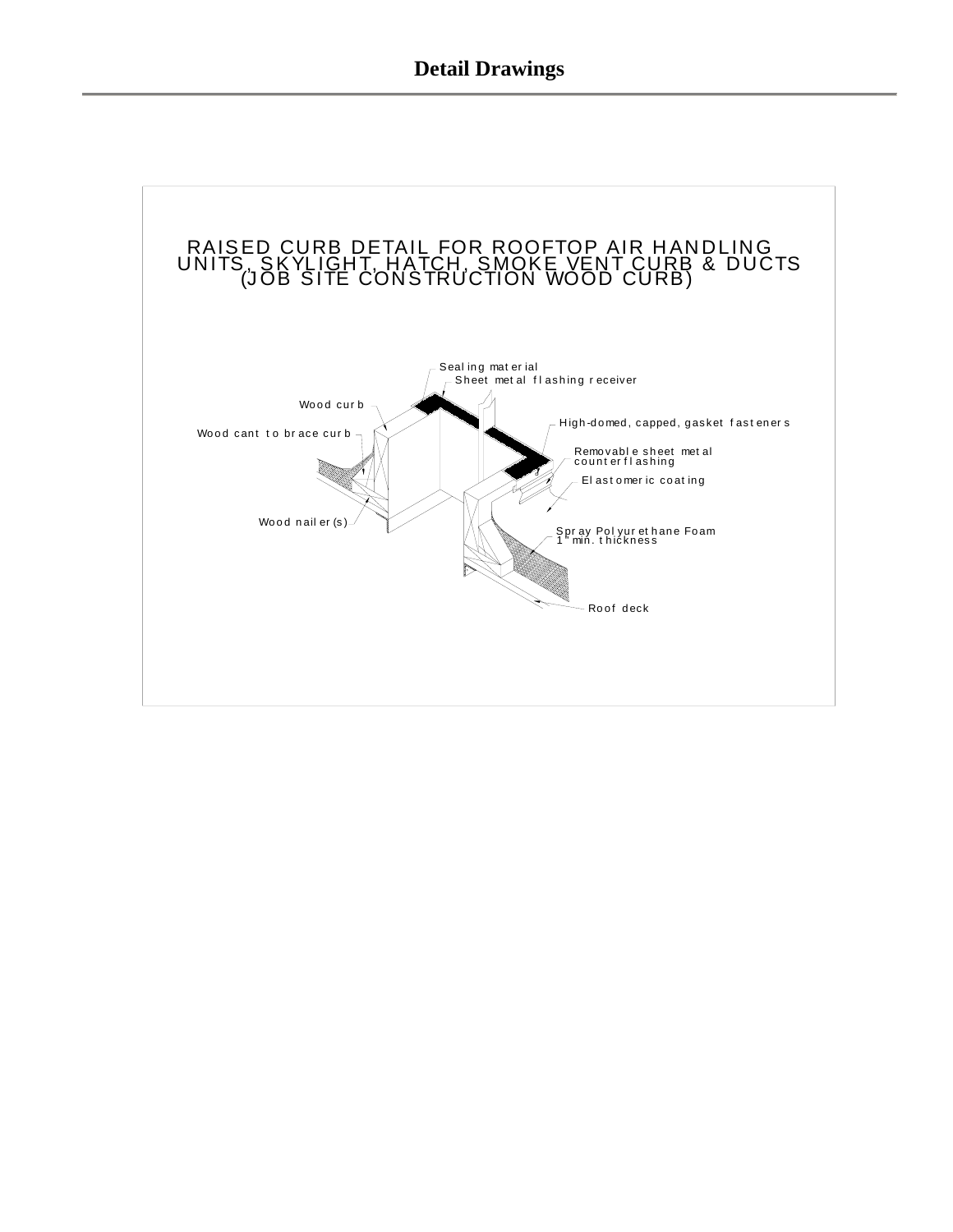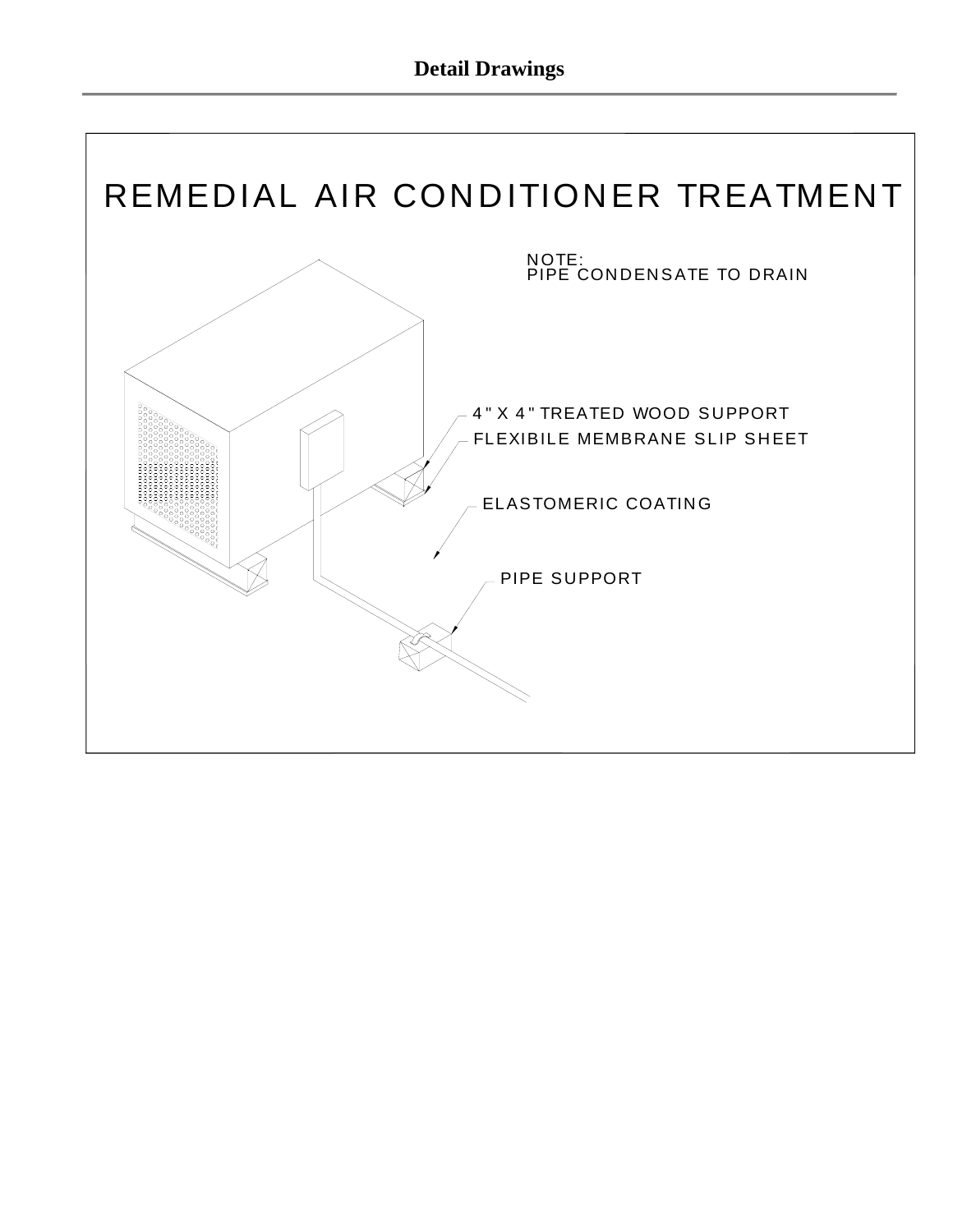**Smooth Textures** 

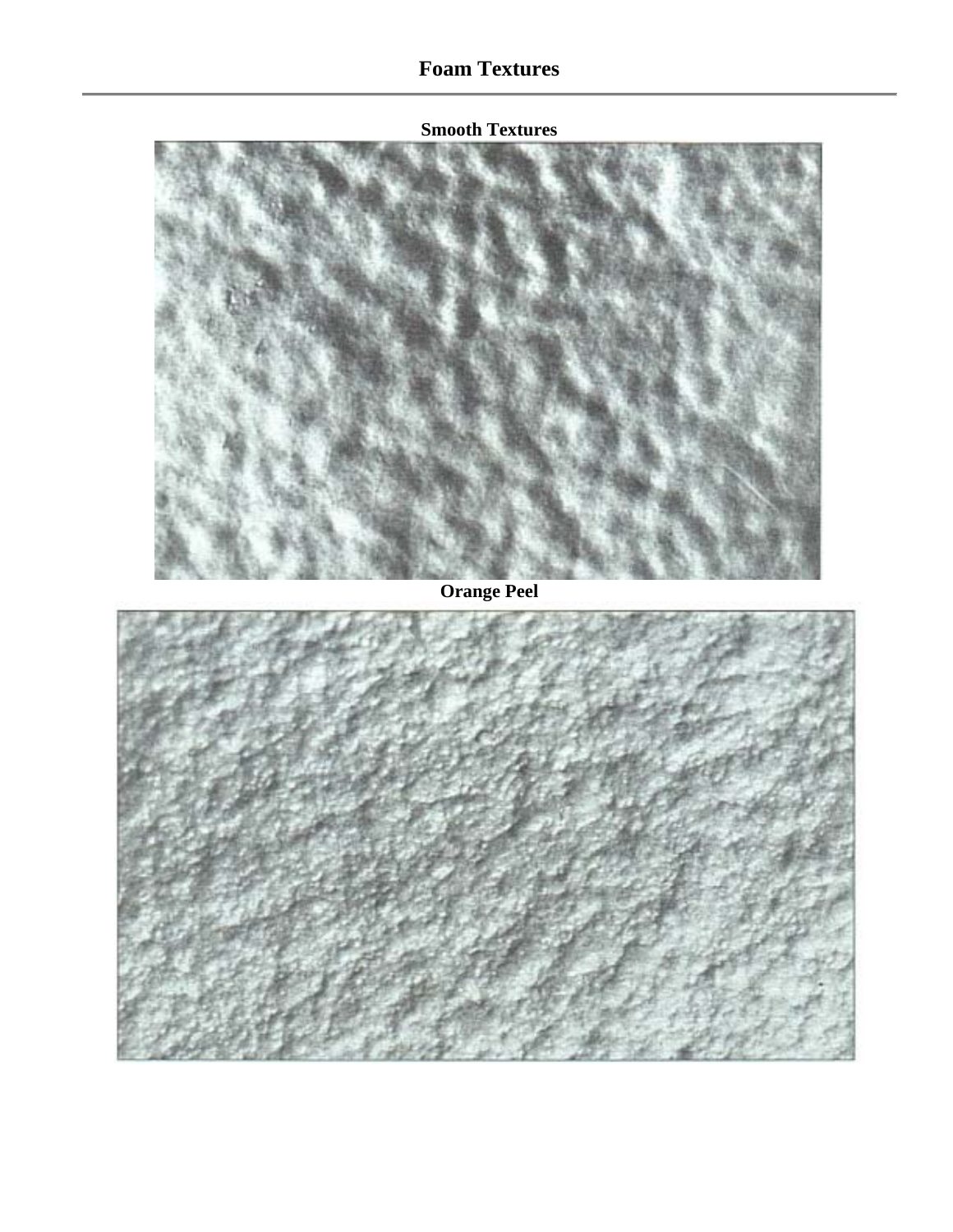## **Course Orange Peel**

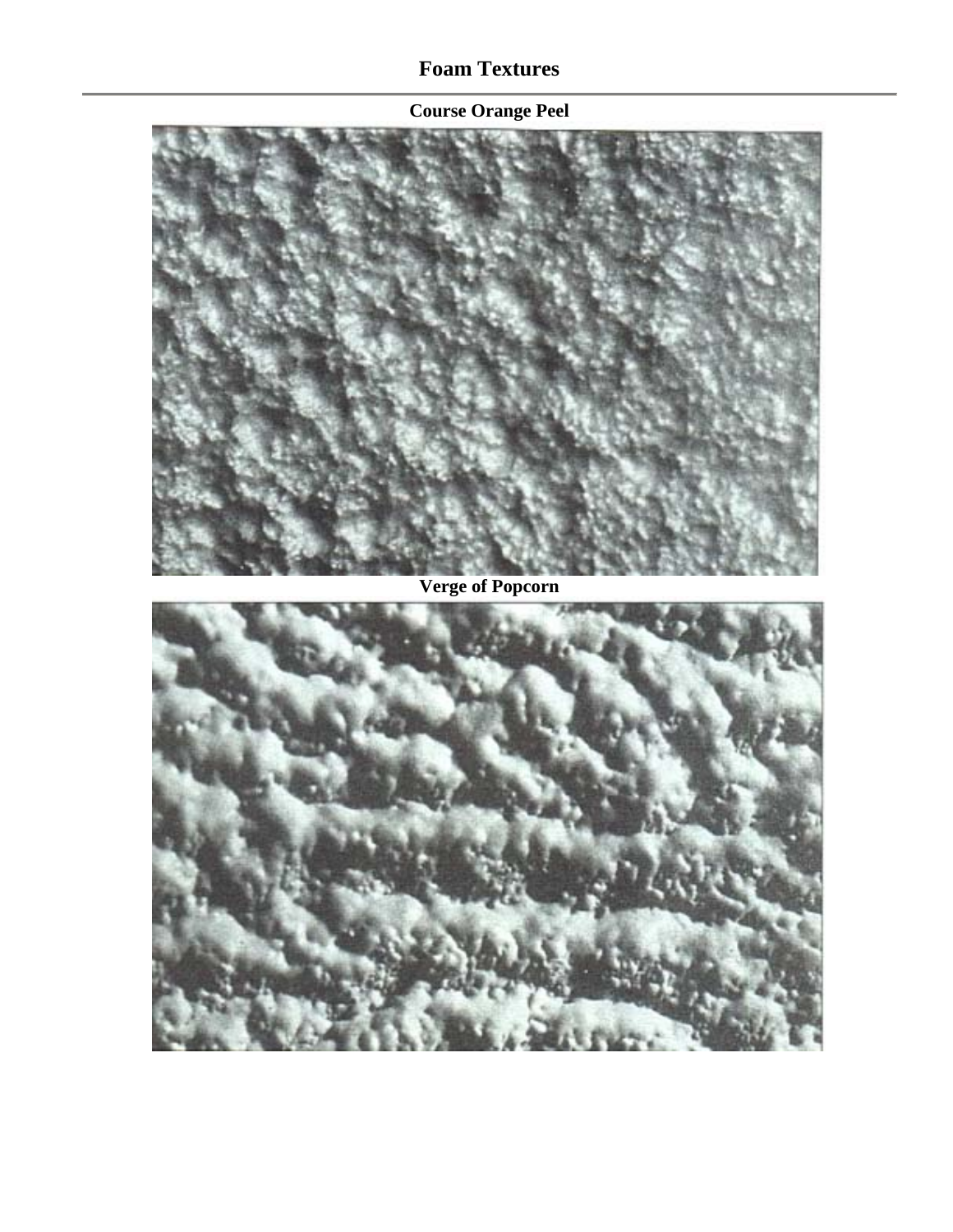## **Popcorn**



**Tree Bark**